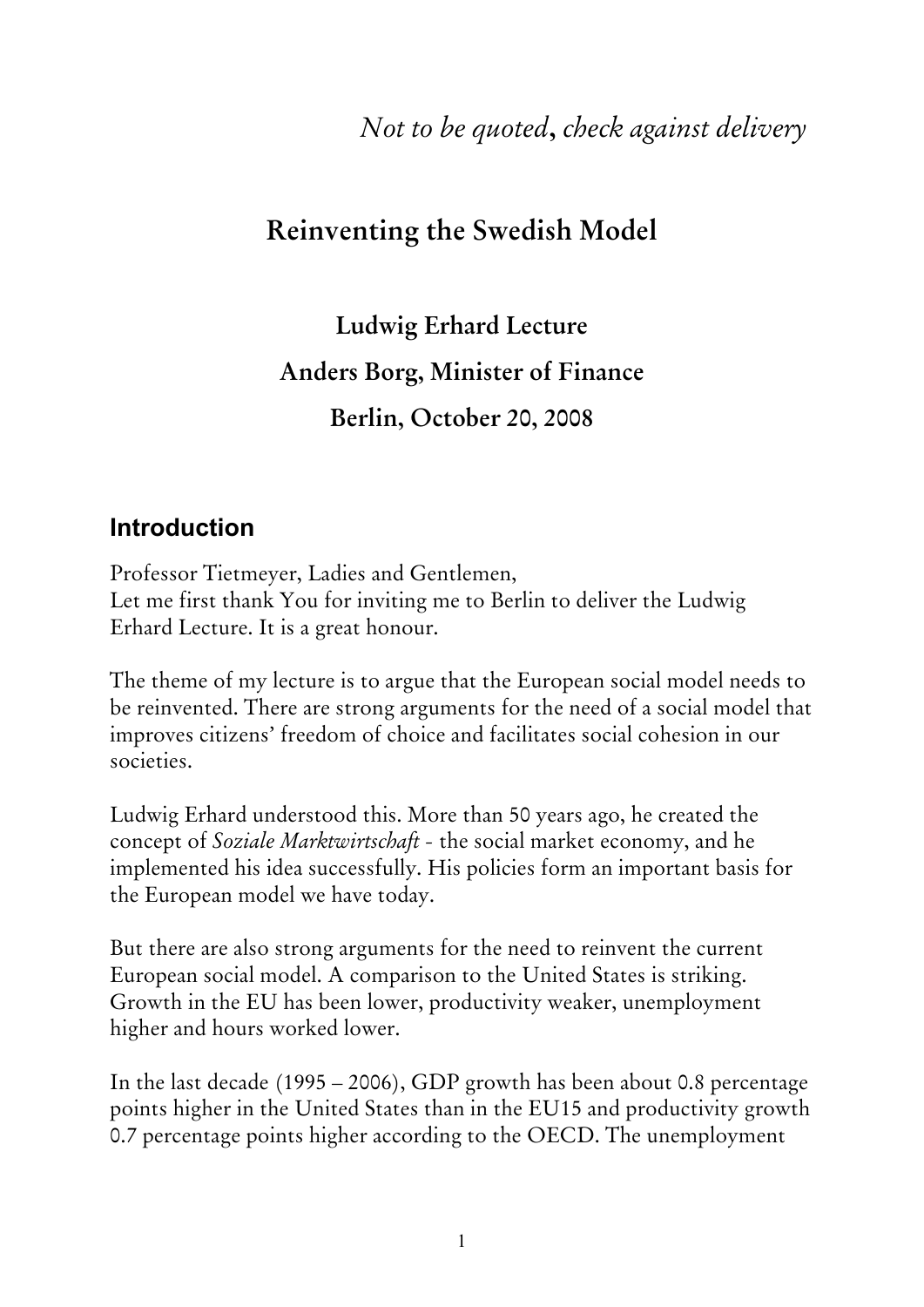rate has remained much higher in the EU at 15.7 per cent in 2007 compared to 4.6 per cent in the United States.

But we must not restrict ourselves to comparisons with the United States. Globalisation brings the world closer together, integrating our economies more and more. The recent financial turmoil is not the only example of this. Globalisation presents us with great opportunities to find new markets. At the same time, consumers benefit from increased competition through reduced prices and a greater selection of products and services. If we are to become more competitive and stay more competitive however, we must be able to adapt.

Another challenge we are all facing is the ageing of our populations. A wise man – older than I – has said: "I cannot see why everyone is so worried about me getting older – the alternative is surely worse". And of course it is marvelous that people are living longer and staying healthier later in life. But we must not forget that this will lead to higher costs for elderly care and increased pressure on pension systems. In order to be able to finance this, we need more resources and these are created by more people working more hours. We have to increase competence and skills in the labour force and we must adapt to continued internationalisation by affirming competition, within the EU and globally.

The experience from the Nordic countries and Sweden in particular lends support to the argument that social cohesion and growth can coexist. Ludwig Erhard was one of the early proponents of this view. A policy mix with a strong emphasis on participation in the labour market and a flexible labour market combined with investment in good education and provision of high quality welfare services can be efficient.

In this lecture I will outline how welfare reforms in Sweden are being implemented to restore the work ethics in the Swedish model. Our reform strategy is built on the need to make work pay, especially for groups that have a weaker position in the labour market.

I will also suggest some general conclusions for Europe. I will try to do this with particular reference to Germany. Let me, however, stress that my expertise is the Swedish welfare state and that my comments on Europe in general and Germany in particular should be seen as an observer's reflections rather than well developed policy advice.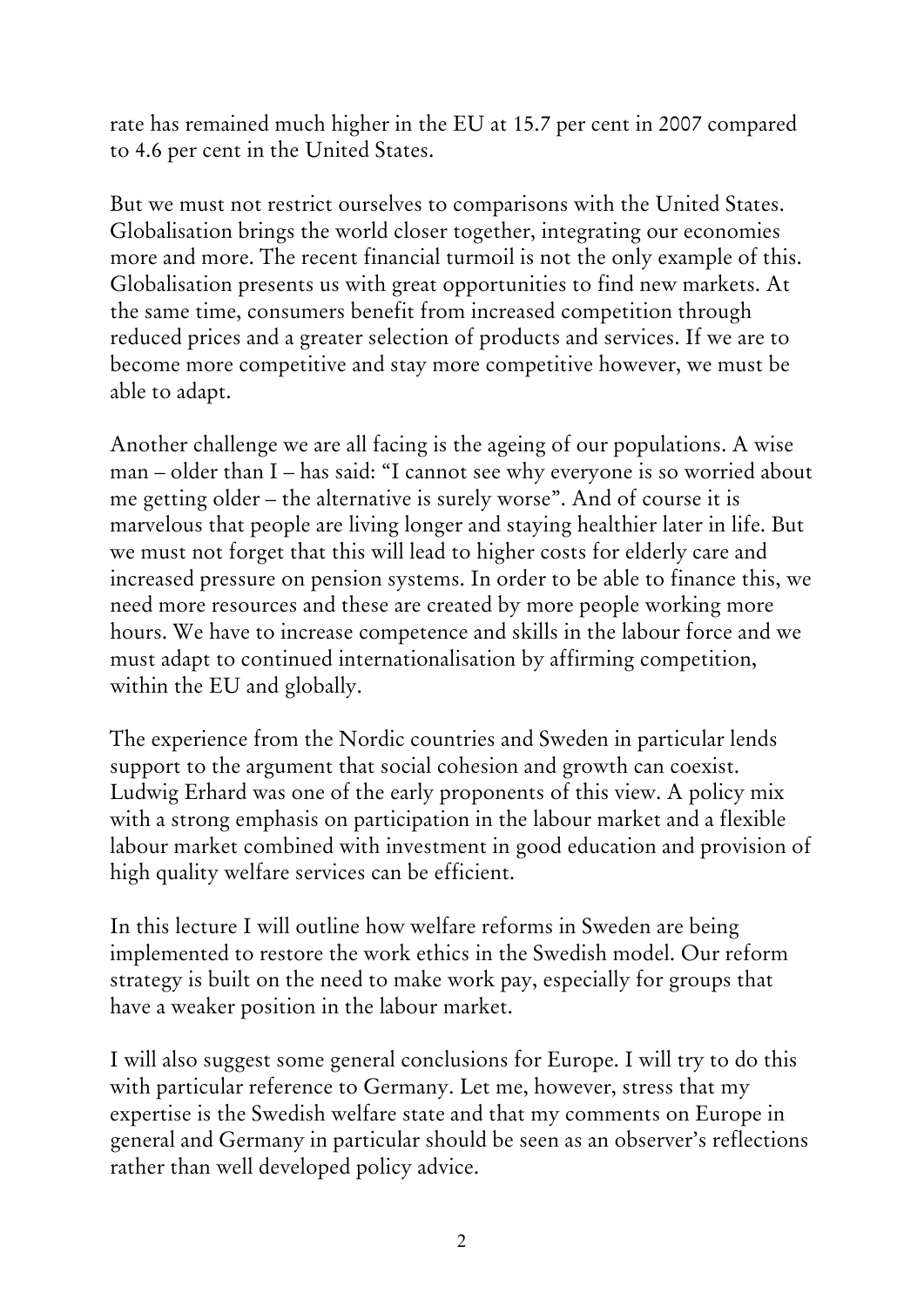# **1. The Swedish model is a misunderstood success**

First, I want to point out that the Swedish welfare model has been successful in combating poverty and reducing economic inequality.<sup>[1](#page-2-0)</sup>

Poverty is low in Sweden and the risk of poverty is the lowest in the EU less than 10 per cent. The average risk of poverty in the EU is 15 per cent.

Income is more evenly distributed in Sweden than in any other country in the EU.

Long-term unemployment is an important cause of poverty and exclusion. A short period of unemployment – between jobs or directly after finishing studies – may understandably be difficult for the individual affected. It will probably not however, lead to any permanent problems in the labour market.

People that are long-term unemployed on the other hand, risk becoming disengaged from the labour market, political life and society in general. This is an enormous waste of human skill, knowledge and competence and diminishes individuals' and families' possibilities to exercise control over their own lives and to fulfil their dreams. A society that wants to be cohesive cannot afford to have large groups of people permanently outside the labour market. The Swedish model has also been successful in this respect. Sweden has the lowest long-term unemployment figures in the Union – 15 per cent in 2006 compared with the EU average of 45 per cent.

The success of the Swedish model in reducing poverty and enhancing equality is well known. There is a perception that Sweden, not least in the last decade, has been able to combine a high degree of social cohesion and a very efficient economy. While the Euro area has experienced weak growth and high unemployment, Sweden has been an example of how efficiency and equality can be combined.

The central thesis of this lecture is that this is true, but that the reasons behind this success are widely misunderstood. I will also argue that there is a strong need to reinvent the Swedish model to combat social exclusion. I will therefore present our reform strategy, which is based on our ambition to restore the cornerstones of the Swedish model.

<span id="page-2-0"></span><sup>1</sup> <sup>1</sup> EU Commission (2008) Efficiency and Effectiveness of Social Spending, Achievements and Challenges.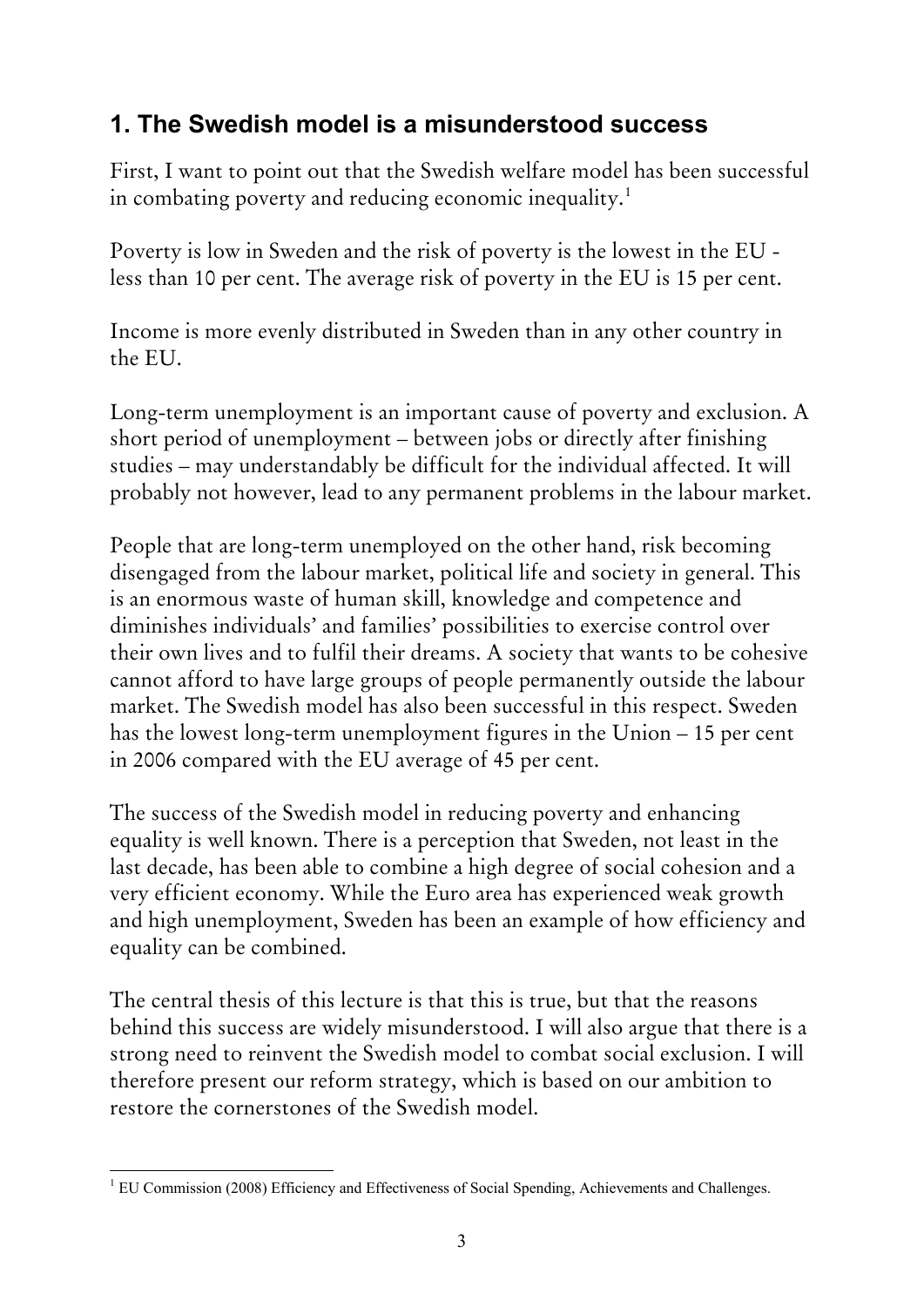# **2. The Swedish model worked**

# *2.1 Equal distribution before the emergence of the welfare state*

Sweden has managed to combine high growth with an equal distribution of prosperity. This is true of development not only in recent decades, but also over a much longer time.

### *High economic growth…*

From 1870 to 1970 Sweden was one of the most successful economies in the world. Sweden developed from being one of the poorest countries in Europe to become in 1970 the fourth richest nation in the world, after the United States, Luxemburg and Switzerland.

The foundations for several of the institutional requirements for good growth and high employment were laid before there was any talk of a specific Scandinavian model.

The modern economic growth literature stresses the importance of having good institutions in the form of free enterprise, a well-functioning legal system, well-defined property rights, public authorities that are free of corruption, and free trade. In this context, it is appropriate to again acknowledge the views and policies of Ludwig Erhard.

These basic conditions had largely been met in Sweden by the mid-1800s. Sweden, like other Scandinavian countries, is among those countries considered to have the best legal systems for promoting growth.<sup>[2](#page-3-0)</sup>

Already in the 19<sup>th</sup> century Sweden had carried out reforms towards trade liberalisation by lowering customs duties. This positive attitude towards free trade has persisted and there has been a broad consensus in Parliament on this issue. The Swedish economy was partly built on our comparative advantages, such as forest and ore, and as a country dependent on exports, you must affirm international trade. In a long term perspective, a small economy like Sweden's has clearly benefited from international trade and competition, which has strengthened our industry and improved our ability to adapt.

<span id="page-3-0"></span><sup>1</sup> 2 Gwartney, J., Lawson, R. & Gartzke, F., (2005), *Economic Freedom of the World 2005 Annual Report.* Fraser **Institute**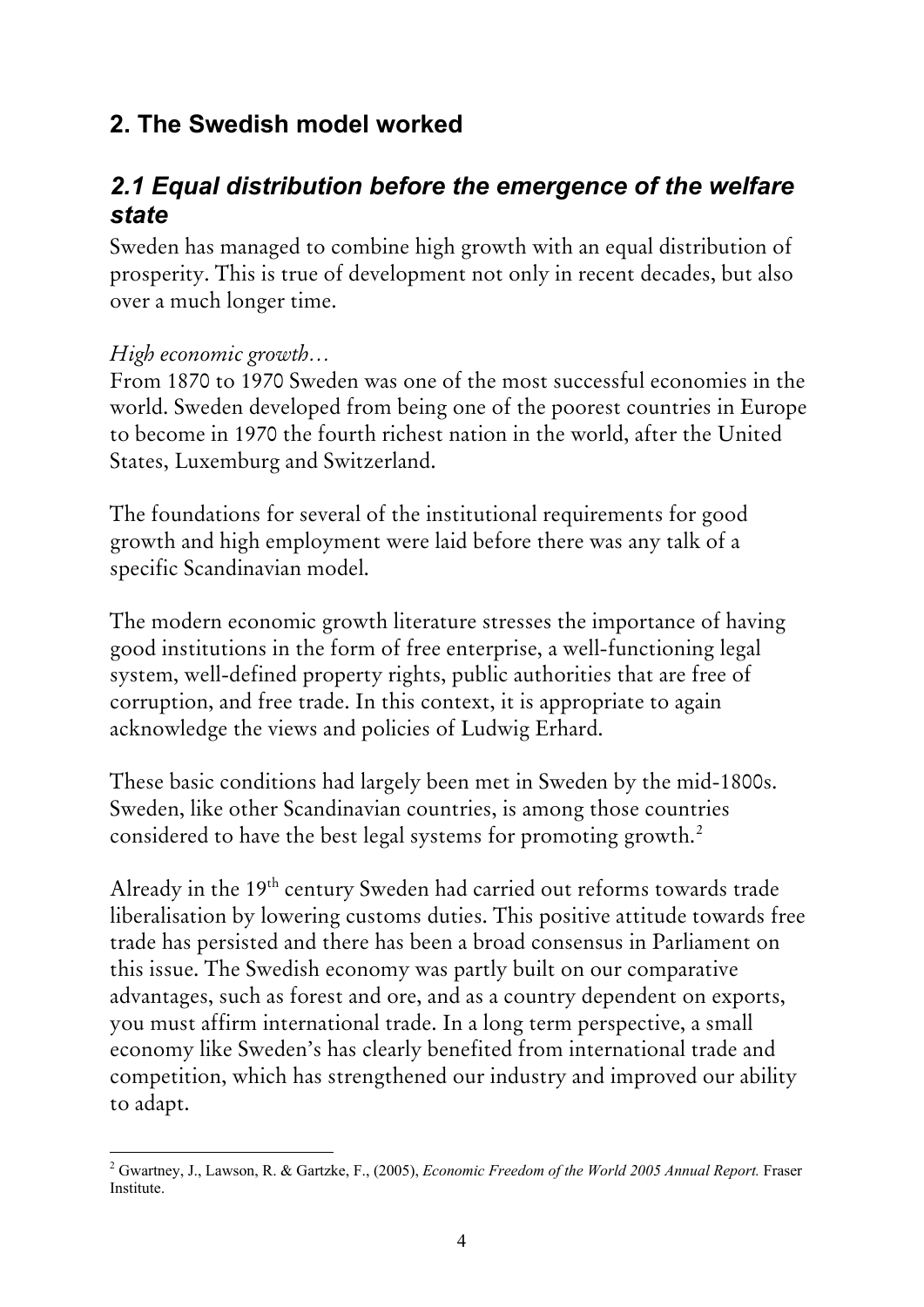Liberalisations opening up markets began early. For example, guilds were abandoned in the 1800s and a general liberty to pursue any trade was introduced in 1864.

The same right to inherit property for women and men was introduced early, promoting economic participation by women.<sup>[3](#page-4-0)</sup>

There is also a long tradition of well-functioning institutions including the legal system. Private property rights were respected, which created certainty. The first patent law was adopted in 1834 and was very important in the development of the Swedish economy, promoting innovation and industrial development in the late 1800s.

One cornerstone in the successful Swedish model was a well functioning market economy based on the rule of law. Even today Sweden is a relatively unregulated economy and the competition in different product markets is high.

### *... and equal distribution*

Between 1870 and 1970 Sweden became not only a rich country, but also a country with an even income distribution and little poverty. In the first half of the 20<sup>th</sup> century, the absolute maximum income fell and poverty decreased. This resulted in a compressed income structure, and the emergence of a large middle class.

The research to explain the development of the equal income distribution in Sweden is rather limited, although it is clear that it is a long-standing phenomenon. Some possible explanations put forward are early trade unions and collective wage agreements and the education system with compulsory school introduced in 1842. Land reforms in the agricultural sector together with the rise of saving banks made it possible for farmers to work and save and thereby to leave poverty. Also the abandonment of guilds and the same right to inherit property for women were reforms that increased equality.<sup>[4](#page-4-1)</sup>

In the mid-1950s, the tax burden in Sweden was on a level with other OECD countries, but by 1970 it was the highest in the industrialised world.<sup>[5](#page-4-2)</sup>

<sup>1</sup> 3 Bergh, A. [2007]; *Den kapitalistiska välfärdsstaten.* <sup>4</sup>

<span id="page-4-1"></span><span id="page-4-0"></span>Bergh, A [2008], "Hur blev Sverige rikt och jämlikt?" in *Ekonomisk debatt* nr.5 2008. 5

<span id="page-4-2"></span><sup>&</sup>lt;sup>5</sup> The National Tax Board, (1999), *Vår omvärld 2010*. (The World Around Us 2010). RSV, Stockholm.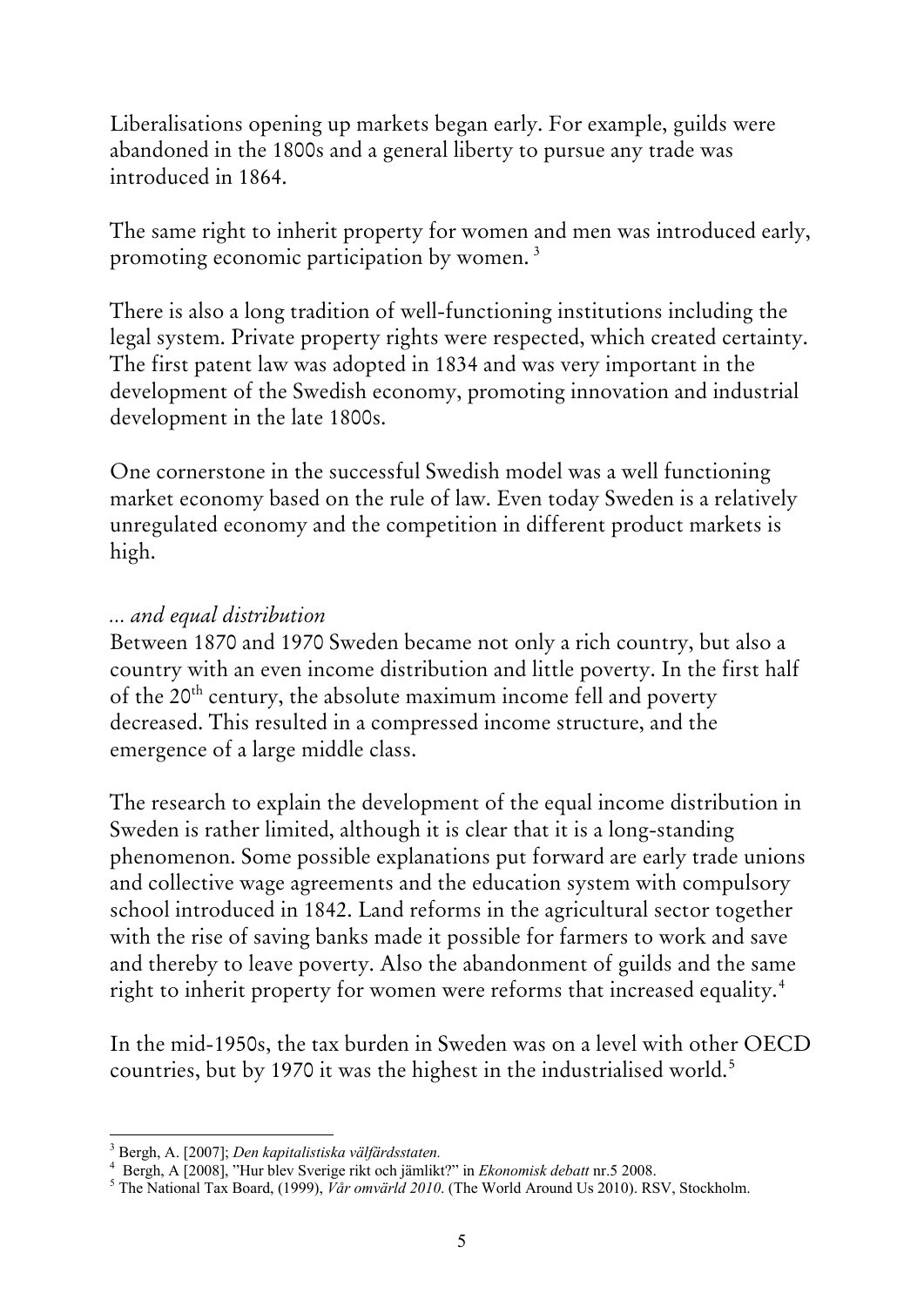All this happened before the growth of the 'welfare state'. Even at the end of the 1950s, public expenditure as a percentage of GDP was lower in the Scandinavian countries than in most other European countries and also lower than in the United States.

# *2.2 Roots of the egalitarian Swedish model*

International research has uncovered some key factors explaining equality in society. Many of these factors can also explain the development of Swedish income distribution before 1970.

The Swedish model rests on four cornerstones:

- investment in education,
- compressed wages based on productivity compression,
- high labour participation, and
- strong and responsible trade unions.

These pillars of equality are in my mind less distortive to the functioning of the market and less distortive to the labour market than many of the alternatives. Reducing inequality through taxes and transfer payments is more likely to decrease work incentives and to lead to high rates of social exclusion.

### *Investment in education*

Obligatory elementary school was introduced in the first half of the 19<sup>th</sup> century. A uniform nine year compulsory school was gradually introduced, and completed in the early 1970's.

The uniform compulsory school has increased the number of students entering secondary school and led to a more even distribution of human capital. The reform has also had important positive effects for individuals from families who until then generally had low levels of education. Labour market earnings rose for the entire group, but an additional effect was that a larger share of individuals from this group also studied beyond the compulsory level. The reform increased intergenerational mobility, hence dismantling long-standing educational structures.<sup>[6](#page-5-0)</sup>

<span id="page-5-0"></span><sup>1</sup> <sup>6</sup> Meghir, Costas och Mårten Palme (2005) "Educational reform, ability and family background.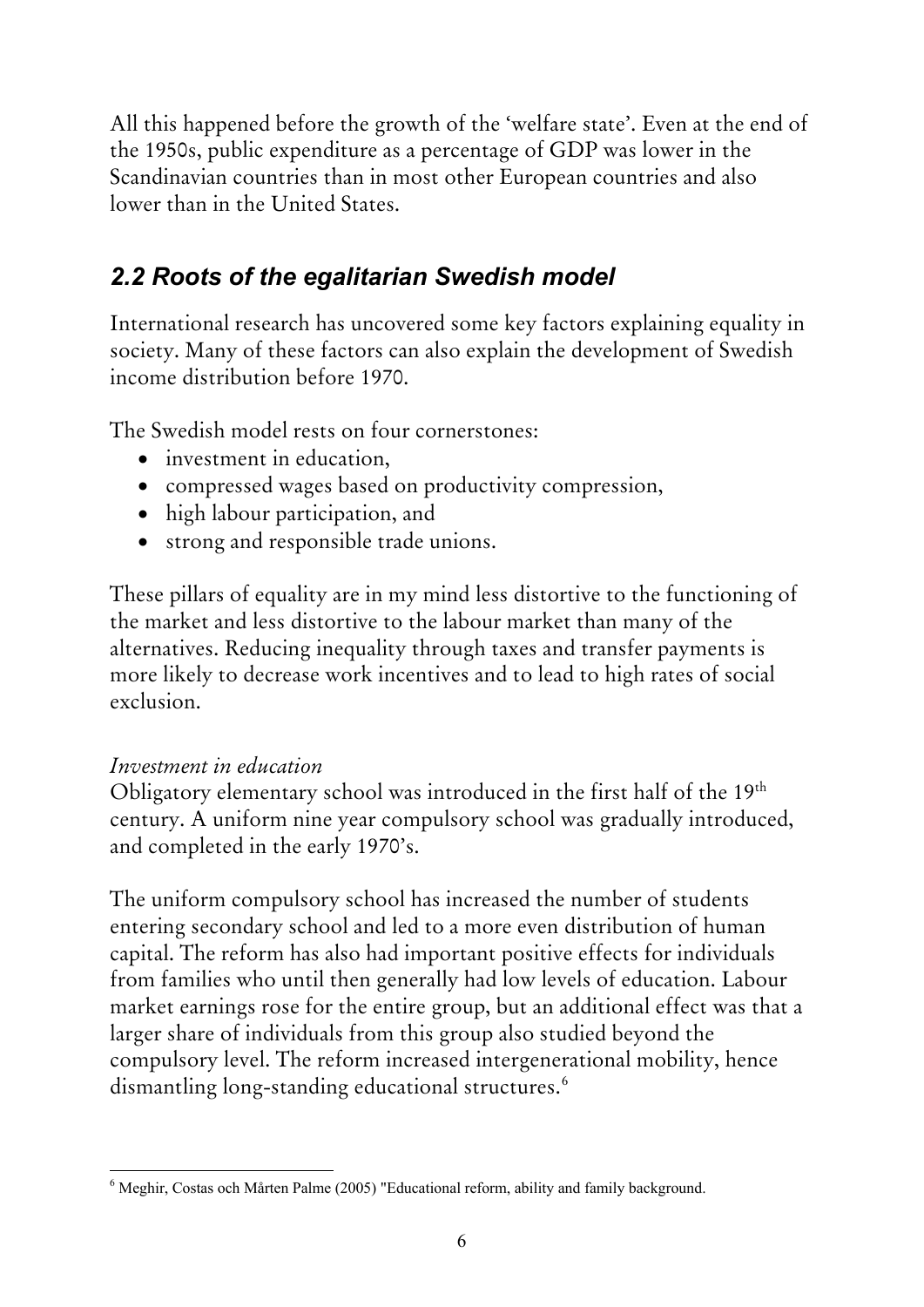### *Compressed wages based on productivity compression*

The education system contributed to the fact that differences in the distribution of education and knowledge between groups and regions were less in Sweden than in many other countries.[7](#page-6-0) The supply of well-educated persons increased, as did the lowest level of education in the labour force. This led to a more even distribution of human capital and productivity. The increased supply of well-educated labour is also a factor explaining the decrease in income distribution. Another important factor is the Swedish contract model for wages – with collective agreements based on a contract model for both wages and other working conditions - combined with a relatively high degree of centralisation.

The contract model for wages also meant that wages were decided independently of the individual company's actual ability to pay, leading to the closing down of less productive activities and companies. Together with an active labour market policy – taking care of and protecting the worker and not the work itself – this facilitated structural change.

### *Social security systems promoted high labour participation*

In labour market policy and social insurance, particularly in the 1950s and 1960s, there was an emphasis on the work-first principle, which meant that access to benefit systems assumed, for the most part, that one first had had a job of reasonably long duration and that the individual was actively seeking work in order to continue receiving benefits. The level of benefits was also considerably lower than compensation from gainful employment.

So, in short, the main principles were a social insurance system providing security in the event of change but at the same time strong emphasis on the importance of getting a job.

Publicly financed welfare services were available to all, but designed to support high labour force participation and high productivity growth. This created economic incentives to work and was an important factor explaining high employment.

#### *Strong and responsible trade unions*

It is also likely that the stable relations between the social partners with the Swedish contract model for wages and other working conditions, at least in

<span id="page-6-0"></span><sup>1</sup> 7 Lindbeck, A. [1997]; *The Swedish Experiment.*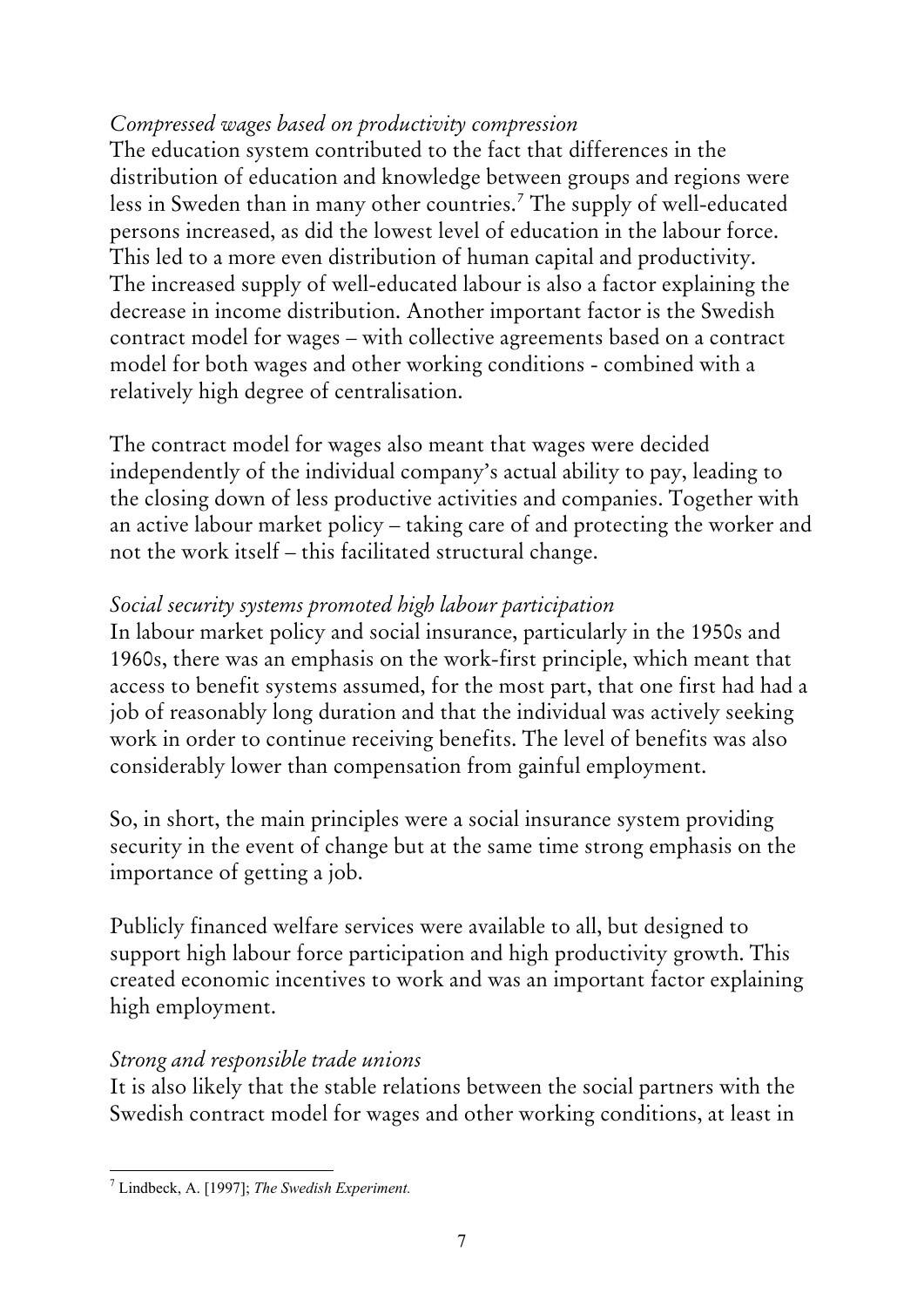the 1950s and 1960s, helped keep unemployment lower and create a good business climate.

The labour market and labour market legislation were characterised by an implicit understanding between the social partners and ensured a reasonable balance between employees' legitimate demands for job security and employers' need to be able to adjust their labour force and the organisation of production in response to changes in competitive conditions. Trade unions have also generally considered structural changes as something that cannot or should not be hindered.

### *The Swedish egalitarian model promoted equality*

Investments in education, the wage structure, the social insurance systems and strong and responsible trade unions - all this contributed to high employment and high economic growth as well as increased equality leading to prosperity for a large part of the population.

## **3. Increased problems, but countervailing forces made the model work**

# *3.1 Macroeconomic instability and subdued productivity growth*

I have now described developments from the middle of the 19th to the middle of the 20<sup>th</sup> century. In 1970 Sweden was fourth in the OECD ranking of member countries by GDP per capita, but fell to seventh place in 1990 and thirteenth in 2001. The economic downturn that followed the two oil crises in the1970s had a negative impact on Sweden. But these shocks also affected other industrial countries and it is difficult to argue that Sweden would be so particularly vulnerable to the international business cycle that the oil crisis could be a major reason for this collapse.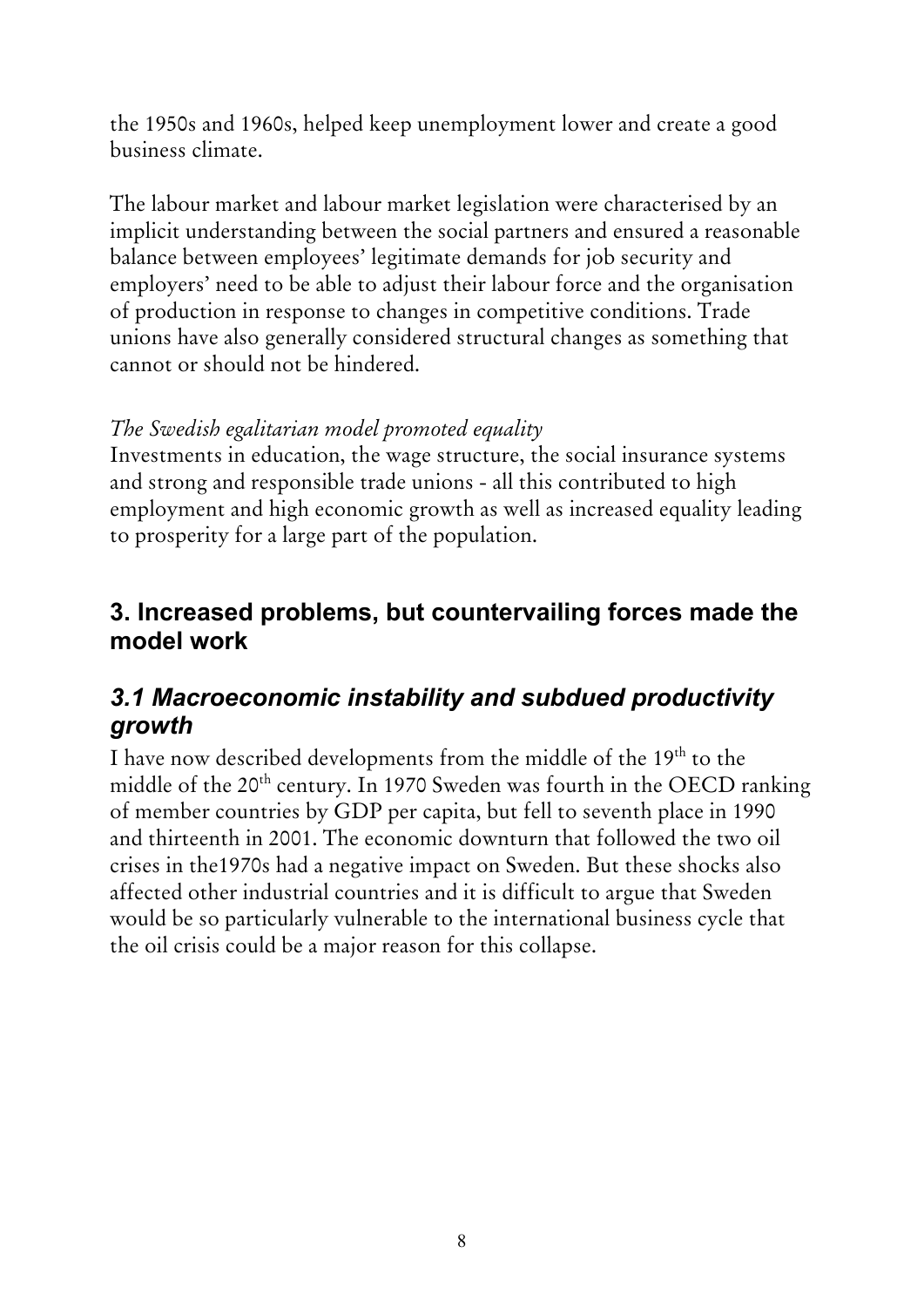|                         |                      | 1970 |                      | 1990 |                      | 2001 |                      | 2007 |
|-------------------------|----------------------|------|----------------------|------|----------------------|------|----------------------|------|
| $\overline{1}$          | Switzerland          | 178  | Luxembourg           | 181  | Luxembourg           | 210  | Luxembourg           | 252  |
| $\overline{2}$          | Luxembourg           | 154  | Switzerland          | 146  | Norway               | 145  | Norway               | 168  |
| $\overline{3}$          | <b>United States</b> | 139  | <b>United States</b> | 137  | <b>United States</b> | 138  | <b>United States</b> | 141  |
| $\overline{\mathbf{4}}$ | <b>Sweden</b>        | 128  | Iceland              | 127  | Switzerland          | 125  | Ireland              | 134  |
| $\overline{5}$          | Australia            | 125  | Austria              | 116  | Netherlands          | 120  | Switzerland          | 127  |
| 6                       | Canada               | 122  | Canada               | 116  | Ireland              | 119  | Canada               | 119  |
| 7                       | Denmark              | 118  | <b>Sweden</b>        | 115  | Iceland              | 118  | Netherlands          | 119  |
| 8                       | New Zealand          | 116  | Japan                | 112  | Denmark              | 115  | Iceland              | 118  |
| 9                       | Netherlands          | 114  | Belgium              | 111  | Austria              | 114  | Austria              | 116  |
| 10                      | Belgium              | 107  | Denmark              | 110  | Canada               | 114  | <b>Sweden</b>        | 115  |
| 11                      | Austria              | 106  | Germany              | 110  | Belgium              | 111  | Australia            | 112  |
| 12                      | Germany              | 106  | Norway               | 107  | Australia            | 110  | Denmark              | 112  |
| 13                      | Iceland              | 104  | Finland              | 105  | <b>Sweden</b>        | 109  | Belgium              | 108  |
| 14                      | France               | 100  | Italy                | 105  | Italy                | 106  | Finland              | 107  |
| 15                      | <b>UK</b>            | 99   | Netherlands          | 105  | <b>UK</b>            | 106  | <b>UK</b>            | 106  |
| 16                      | Italy                | 95   | France               | 103  | Germany              | 105  | Japan                | 104  |
| 17                      | Finland              | 93   | Australia            | 102  | Finland              | 104  | Germany              | 103  |
| 18                      | Japan                | 93   | <b>UK</b>            | 96   | France               | 104  | France               | 101  |
| 19                      | Norway               | 91   | New Zeeland          | 85   | Japan                | 102  | Spain                | 97   |
| 20                      | Greece               | 82   | Spain                | 79   | Spain                | 88   | Italy                | 93   |
| 21                      | Spain                | 75   | Ireland              | 77   | New Zeeland          | 85   | Greece               | 89   |
| 22                      | Ireland              | 64   | Greece               | 75   | Greece               | 78   | New Zealand          | 84   |
| 23                      | Portugal             | 52   | Portugal             | 64   | Portugal             | 69   | Korea                | 77   |
| 24                      | Mexico               | 44   | Korea                | 49   | Korea                | 68   | Portugal             | 68   |
| 25                      | Turkey               | 26   | Mexico               | 38   | Mexico               | 36   | Mexico               | 40   |
| 26                      | Korea                | 22   | Turkey               | 25   | Turkey               | 24   | Turkey               | 39   |

#### **Figure 1 GDP per capita, indices and ranking**

Source: OECD

### *3.2 Increased social exclusion*

In my view the problems associated with low growth and increasing macroeconomic imbalances in the 1970s and 1980s, as well as the employment problems that were exposed in the wake of the crisis in the early 1990s, were to a considerable extent a result of abandoning some fundamentals in the Swedish model.

Five factors in the economic policy stand out as particularly significant:

- the tax and benefit systems created incentive problems and lock-in effects,
- budget deficits and high inflation undermined macroeconomic stability,
- there was an uncertain investment environment in the wake of macroeconomic imbalances,
- competition policy was weak, and
- there was ignorance of the importance of entrepreneurship and of the capacity for innovation in the business sector.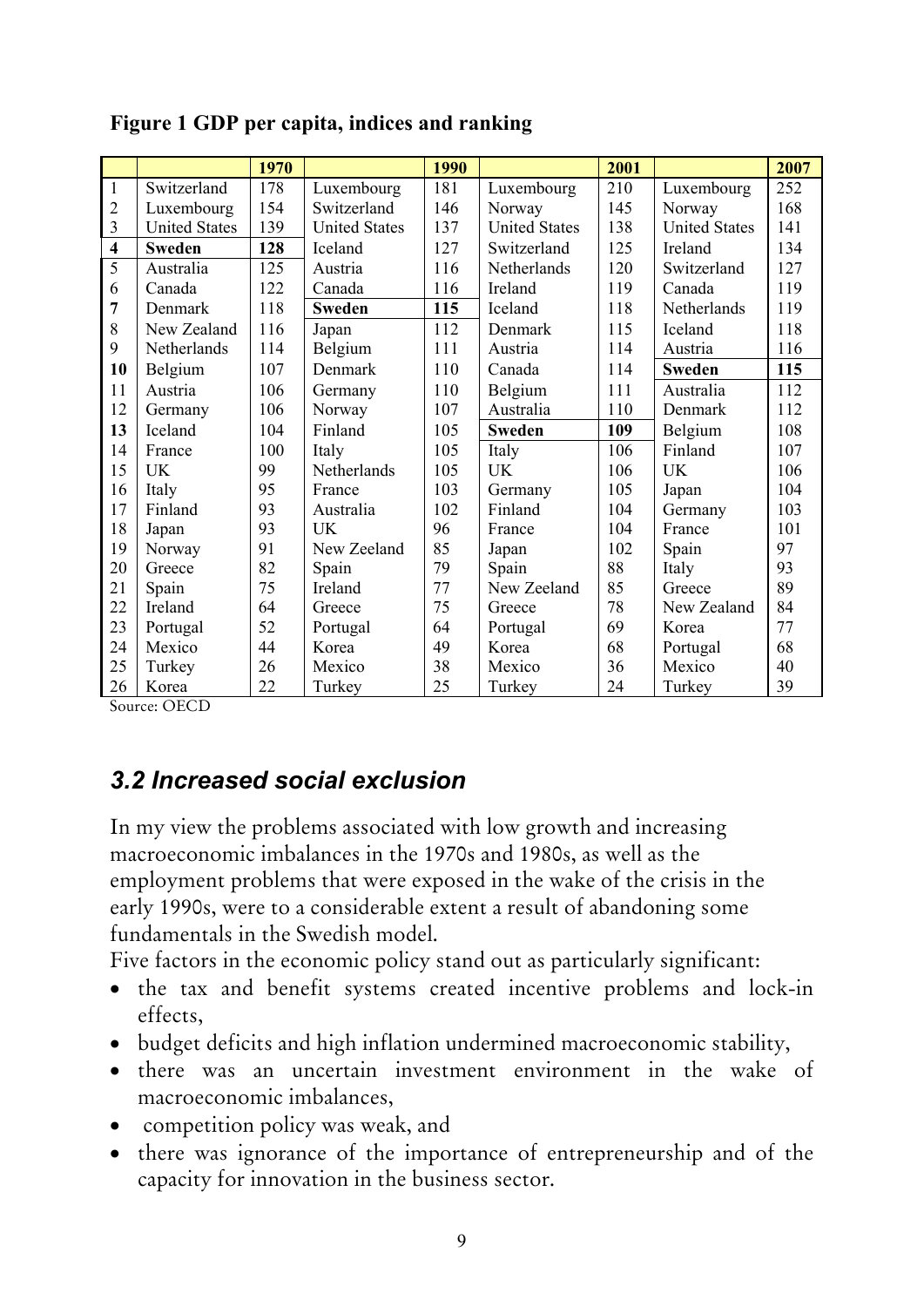The public debate in Sweden often points to the expansion of the public sector and the welfare systems as an important explanation for the weak growth after 1970.

Even though I personally believe that this is an important factor, the empirical support for a connection between the size of the public sector and economic growth is not clear-cut.<sup>[8](#page-9-0)</sup> One explanation for the lack of such a connection is that a large public sector can indeed create inefficiencies through tax wedges and marginal effects that make it less worthwhile to work, but at the same, time the public sector's expenditure side can contribute to growth and increase the labour supply.

In Sweden's case, the primary villain was not that part of the increased public expenditures that went to expanding childcare and improving education and health care, but the incentive problems that followed on the heels of increased expenditure on transfers in the form of benefits in the event of sickness, early retirement and unemployment and the high taxes, especially on labour, that were required to finance these transfers.

As a result, the total tax wedges on labour increased sharply. This, in turn, led to a much higher marginal excess burden. Above all else, the high taxes on labour contributed to a reduction in the average number of hours worked, particularly in the period stretching from the early 1970s to the mid-1980s.

In the 1970s and 1980s, the employment rate was still high and open unemployment low in an international perspective. Many thought this was justification for the view that a high tax on labour had no negative consequences for the labour market.

Open unemployment, however, was not – and still is not – a good indicator of actual unemployment or the degree of social exclusion. In spite of the relatively low open unemployment, the percentage of working-age people (age group 20 to 64) supported by various social benefits and subsidies during the 1970s and 1980s increased from just over 10 per cent of the population in 1970 to over 15 per cent at the end of the 1980s, with a further rise to about 20 per cent in the 2000s.<sup>[9](#page-9-1)</sup>

<sup>1</sup> 8 Ahn & Hemmings (2000), ibid.

<span id="page-9-1"></span><span id="page-9-0"></span><sup>&</sup>lt;sup>9</sup> These percentages are calculated as whole year equivalents.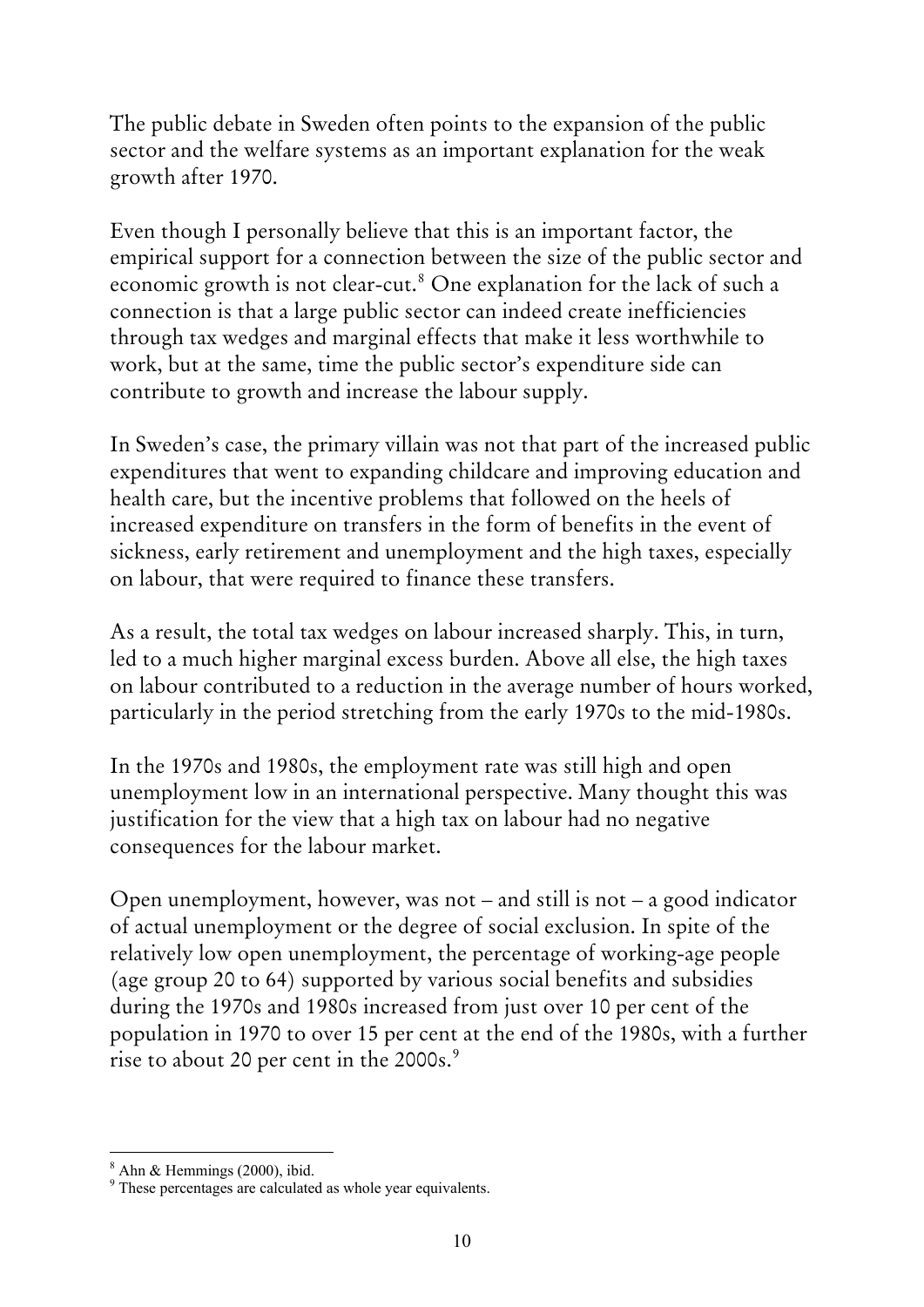Even though open unemployment was low in an international perspective, total exclusion was more extensive and at approximately the same level as in other countries.



### **Figure 2 Percentage of the population (aged 20-64) dependent on various benefit systems 1970-2006, whole year equivalents**

Sources: Statistics Sweden, Swedish Social Insurance Agency and Socialförsäkringsutredningen (Committee on Social Security).

Several factors contributed to the increased dependence on social benefits and subsidies. A gradual increase in benefit levels, particularly activity and sickness compensation and an expansion of the criteria for access to benefits led to overutilisation and moral hazard problems.

# *3.3 Countervailing forces made the economy work*

Even if there were apparent problems before the crisis in the early 1990s, the Swedish economy functioned fairly well. Much better than the tax and benefit systems would imply!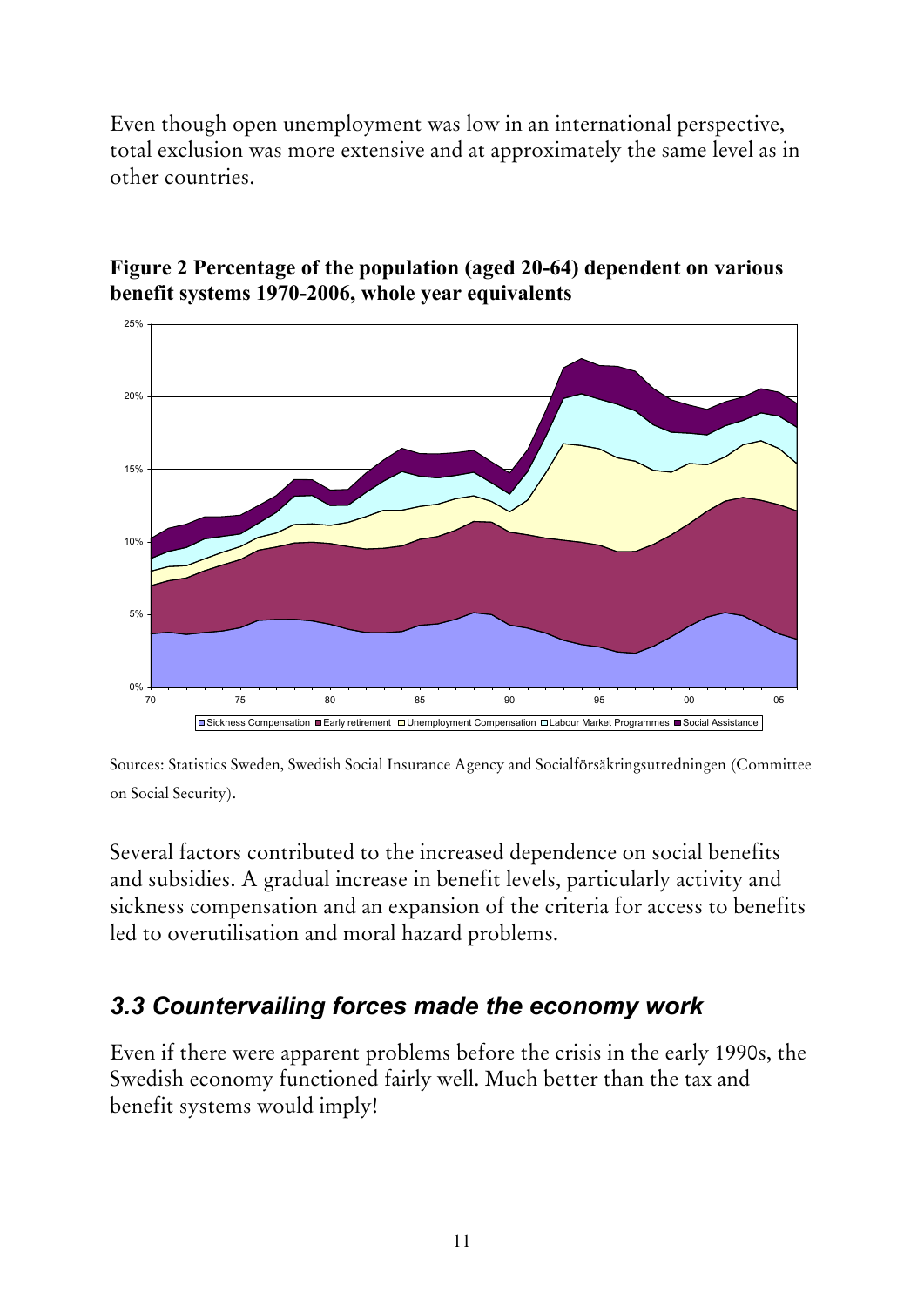This was not, however, an illustration of the bumble bee that flies against the laws of nature, but the result of countervailing forces that were reinforced when taxes and benefits were increased, namely:

- childcare was expanded,
- family taxation was abandoned,
- means tested benefits were avoided, and
- welfare services were the basic instrument for redistribution.

Economic research provides good support for the contribution to increasing labour force participation, particularly among women, made by access to childcare and care for the elderly, a well-functioning basic education, and the individual taxation of spouses.<sup>[10](#page-11-0)</sup>

A recent report from OECD indicates that the gap in weekly hours worked by women between Europe and the United States could be closed if European countries were to align their marginal taxes on second earners with those in the United States.<sup>[11](#page-11-1)</sup>

### *Childcare was developed and expanded during the 1970s and family taxation was abandoned*

A first step towards the universal preschool was taken in 1973 when Parliament decided that municipalities must provide childcare, free of charge, for all six-year-olds.

Since then changes have been made in the regulations and there has been a large expansion of childcare. In 1975 only 17 per cent of children were registered in childcare. Ten years later the figure was 52 per cent.<sup>[12](#page-11-2)</sup>

Family taxation was abolished in 1972. This reduced the marginal tax for the second earner, often women. The empirical evidence has shown that female labour supply is more elastic than the male labour supply. In most cases, the second earner in a family was, and still is, the woman. With joint taxation, the marginal tax rates of married women will therefore be higher than for single women. The introduction of separate taxation decreases the marginal tax rate for married women.

<span id="page-11-0"></span><sup>1</sup> <sup>10</sup> Jaumotte, F., (2003), "Female Labour Force Participation: Past Trends and Main Determinants in OECD Countries", Economics Department Working Papers No. 376, OECD, Paris.

<span id="page-11-1"></span><sup>&</sup>lt;sup>11</sup> OECD [2008]; "Econonmic policy reforms; Going for Growth".

<span id="page-11-2"></span><sup>&</sup>lt;sup>12</sup> Skolverket, Rapport 248, Beskrivande data 2004 Förskoleverksamhet, skolbarnsomsorg, skola och vuxenutbildning och SOU 2001:52.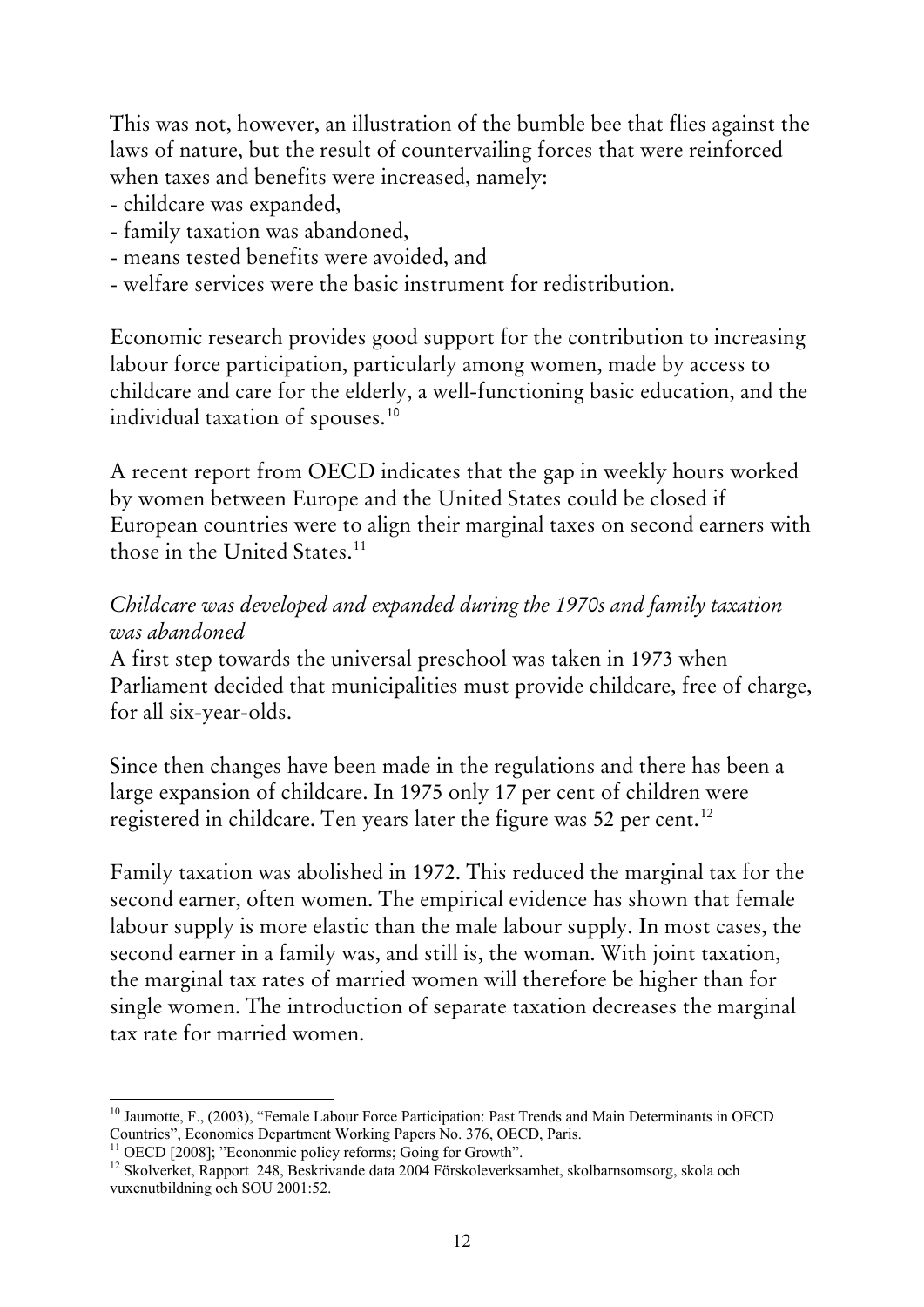The lower tax rate in combination with the more elastic female labour supply, implies an increase in the female labour supply.<sup>[13](#page-12-0)</sup> The empirical evidence also implies that the average taxation of households has an income effect on the participation of the second earner. A low household average tax rate thereby leads to lower participation by the second earner.

The family taxation reform in Sweden contributed to increased labour force participation among women. The employment rate rose from 67.7 per cent in 1976 to 81 per cent in 1990, contributing to increased growth.

*Means tested benefits were avoided and welfare services free regardless of income*  An important part of the Swedish social security system, such as unemployment and sickness insurance, is and has been related to income. The systems have given incentives to work, promoting employment.

Many welfare services have been available free of charge, or very low-priced, and accessible regardless of income. Consequently, they have only had a small influence on the individual's marginal effects. They have, however, had an indirect effect due to the taxes needed to finance them.

*Welfare systems counter some of the negative effects of other welfare systems*  All in all this meant that the implicit tax level was much lower, relative to other countries, than actual tax rates. It also had a dramatic impact on women's labour force participation. So one can argue that the Swedish model was able to counter some of the negative impact from the welfare state expansion in the late 70s.

# **4. The reform agenda of the current government**

### *4.1 Problems in the labour market remained after reforms in the 1990s*

In the early 1990s, Sweden had three very serious economic problems to solve: to balance public finances and reduce indebtedness, to reach a new, higher growth path and to restore full employment.

The economic crisis strengthened the conclusions reached by many observers, and politicians too, in the latter part of the 1980s, namely that the

<span id="page-12-0"></span><sup>1</sup> <sup>13</sup> Jaumotte, F., (2003), "Female Labour Force Participation: Past Trends and Main Determinants in OECD Countries", Economics Department Working Papers No. 376, OECD, Paris.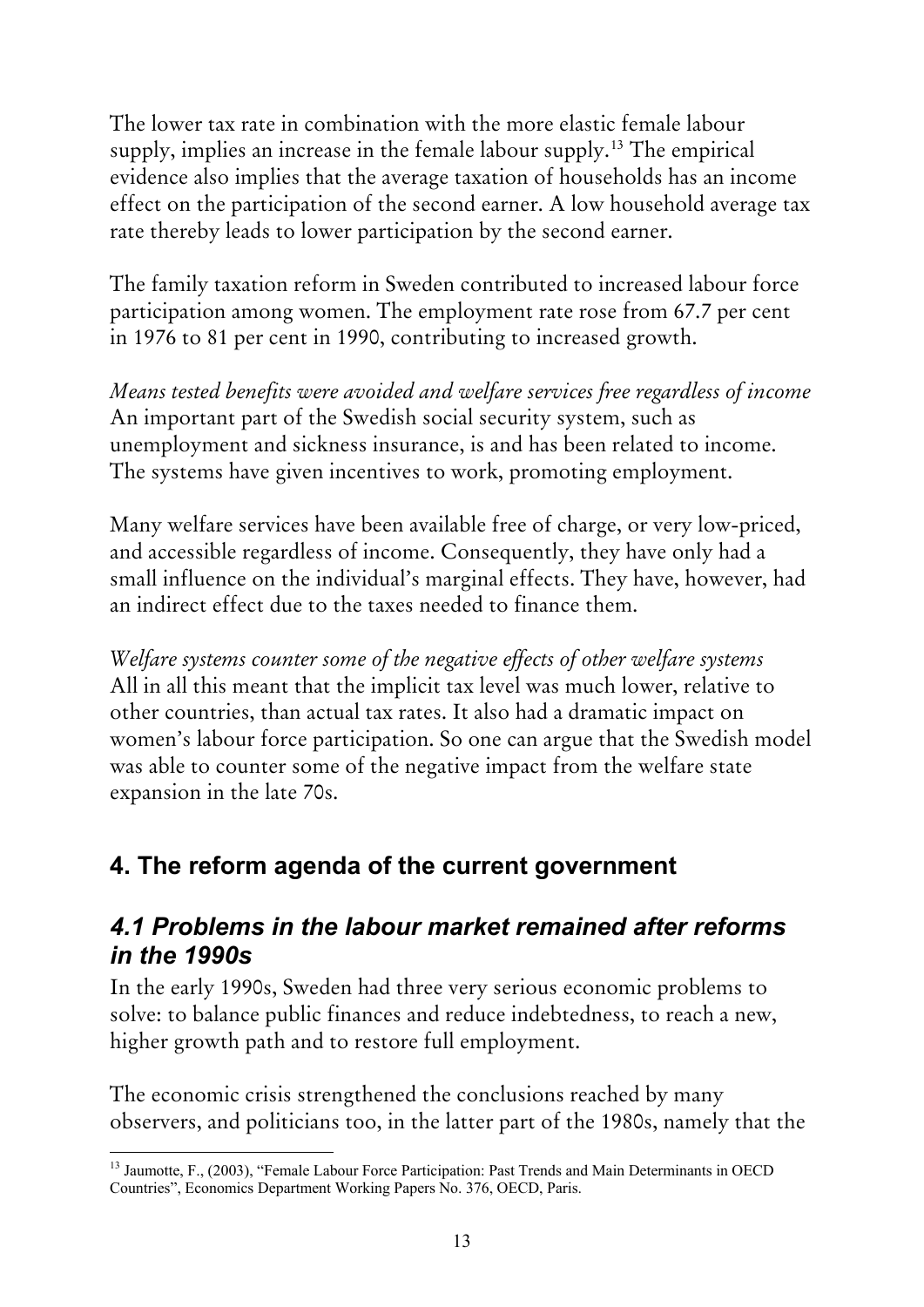serious situation in which the Swedish economy then found itself was not of a temporary nature, but required a fundamental change in economic policy.

The embryos for an economic policy reform programme that had their beginnings in the 1980s grew and several reform programmes were initiated in the early 1990s. They included structural policies as well as a framework for stabilisation policy, including changes to the status of the Riksbank (the Swedish central bank) and in the exercise of fiscal power. They also included reforms to increase competition, for example liberalisations in the air transport, electricity and telecommunication sectors.

The structural and fiscal policy reforms implemented have together helped overcome the first two of the three problems. The Swedish economy was in most respects in better shape at the end of the 1990s than it was at the beginning.

The public finances had been consolidated and were, along with the other Scandinavian countries, among the strongest in the OECD area. The inflation rate had shifted to a much lower level at parity with or even somewhat below the level in other EU countries.

The labour market problem, however, remained unsolved. The labour market was characterised by weak development in private employment and growing exclusion, with an increasing number of people on sickness absence or in early retirement.

The percentage of the population with sickness or activity compensation (disability retirement) has risen continuously from just over 3 per cent in the early 1970s to over 8 per cent in 2006. Open unemployment has increased from about 2 per cent of the labour force in the 1980s to over 5 per cent in 2006.

In the early 1970s about a half million people were dependent on various benefit systems, in the 1980s they numbered about one million and in the 2000s they exceeded one million.

The weak growth in the labour market can be attributed to some serious structural problems. Too high taxes, too generous benefit systems, ineffective labour market policies and too high employers' social security contributions made labour supply and demand too low.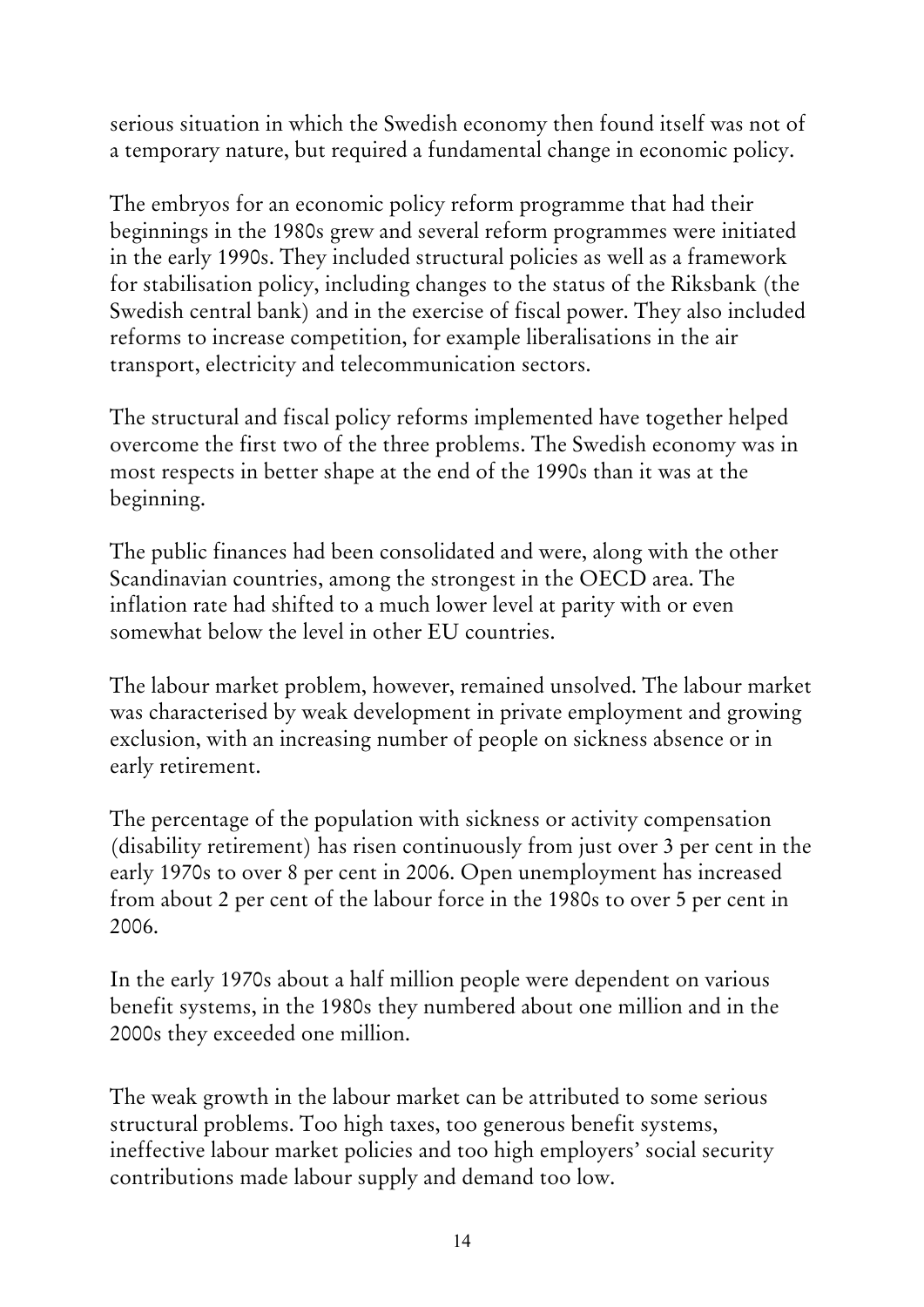They also caused matching in the labour market to function poorly. The incentives to work or to move from part-time to full-time work were much too weak and it was too expensive to hire.

Employment problems were particularly evident in certain groups – young people, older people, women and people with a foreign background.

All this contributed to increased income disparities and made it more difficult for people to exercise control over their own life.

# *4.2 The Governments reform agenda*

The Alliance Government went to the electorate in 2006 with a clear strategy for tackling Sweden's major remaining structural problems and at the same time safeguarding and developing the many successful reforms implemented by both the non-socialist and the Social Democratic governments in the 1990s.

Before I go into these proposals, I want to mention some fundamentals that are widely accepted and that formed the basis on which the reform process was built. They are to some extent a prerequisite for our reform strategy:

- *Sound public finances are the basis for a successful reform policy:* Sound public finances and stable prices form the basis for a successful reform policy to achieve good long-term growth and employment. Sound public finances and a surplus in general government net lending are also necessary in order to achieve stable public finances in the long term as the population ages.
- *Safeguarding the Swedish model in the labour market:* In the Swedish model, conditions in the labour market are primarily regulated in agreements between the social partners. It is important that the social partners are engaged in – and shoulder their share of the responsibility for – the development of modern and well-functioning labour legislation. The Swedish labour market model has delivered stability, predictability and industrial peace and it should therefore be kept.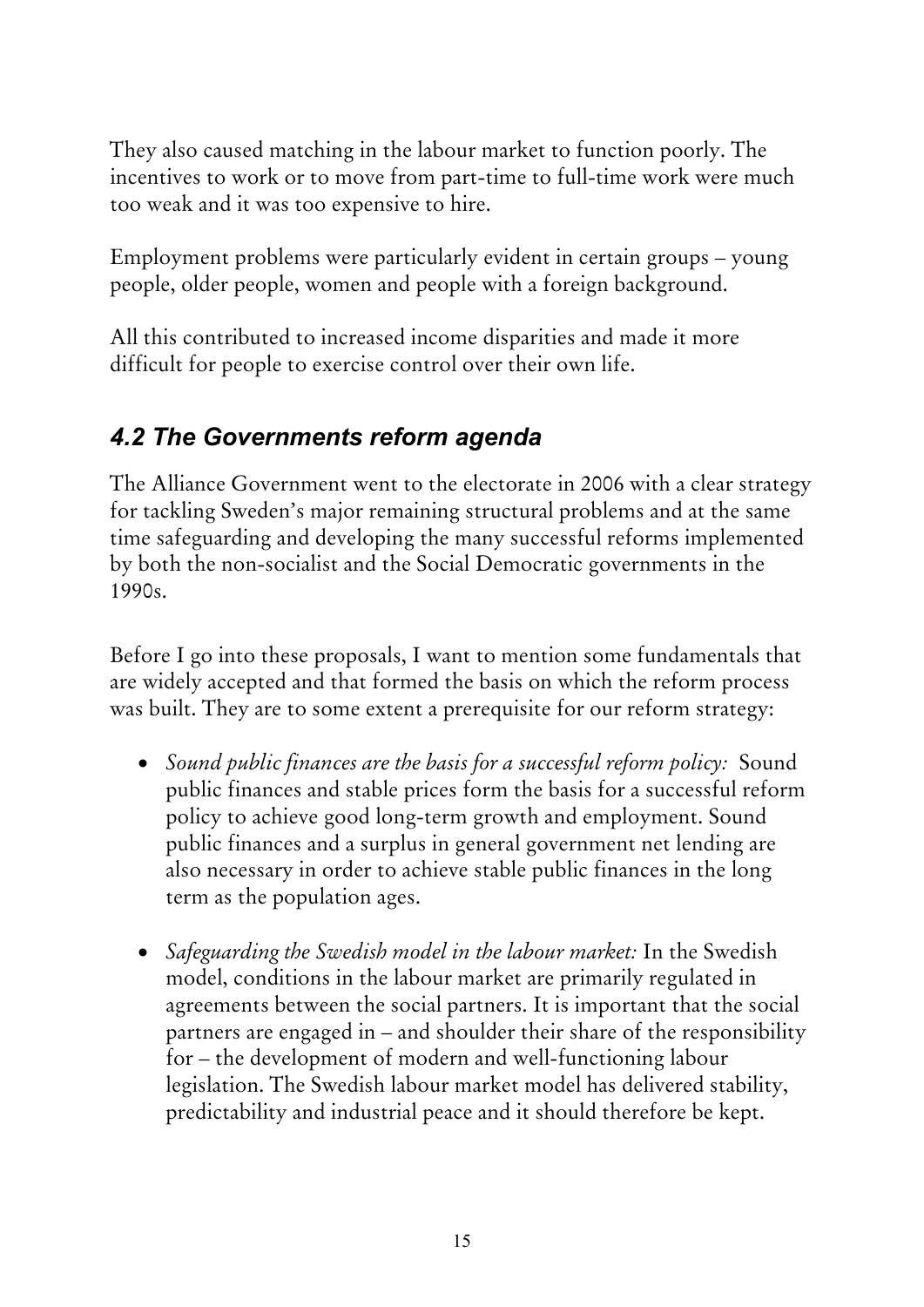• *Welfare systems must be jointly financed and distributed according to need:* A central feature of the Swedish model is that health care and social services are jointly financed and distributed according to need. Maintaining this principle is essential.

In order to be able to maintain the Swedish welfare model in the future and meet the demographic challenge, it is important to undertake reforms that increase the labour supply and employment as well as efficiency in the production of publicly financed services.

### *A broad reform programme*

The Government's policy for sustainable higher employment and a reduction in exclusion takes a broad approach and has a long-term orientation. The reform strategy has three elements:

- increased incentives to work,
- simpler and less costly to hire, and
- easier and more attractive to start and run a business.

Most of the measures in these areas are of a general nature. For some particularly vulnerable groups in the labour market, particularly young people and people born outside Sweden, general measures are not sufficient. Therefore reforms targeted at improving the possibilities for these groups to enter the labour market are also being undertaken.

### *Increased incentives to work…*

A policy making it more worthwhile to work plays a decisive role in increasing employment and reducing unemployment. The design of the tax system and the design of unemployment and sickness insurance are of major importance in an individual's incentives to move from exclusion to work or from a part-time to a full-time job.

The threshold effect in the labour market is critically important for the labour supply and for a reduction in exclusion. If we lower taxes for those earning the most at the margin, it will have a relatively small impact on employment. It may be wise to do so for other reasons, for example, for improving the premium on education, but it has relatively little impact on employment. If we lower taxes on the lowest incomes, it will become more worthwhile to shift from not working to working. In that case there will be a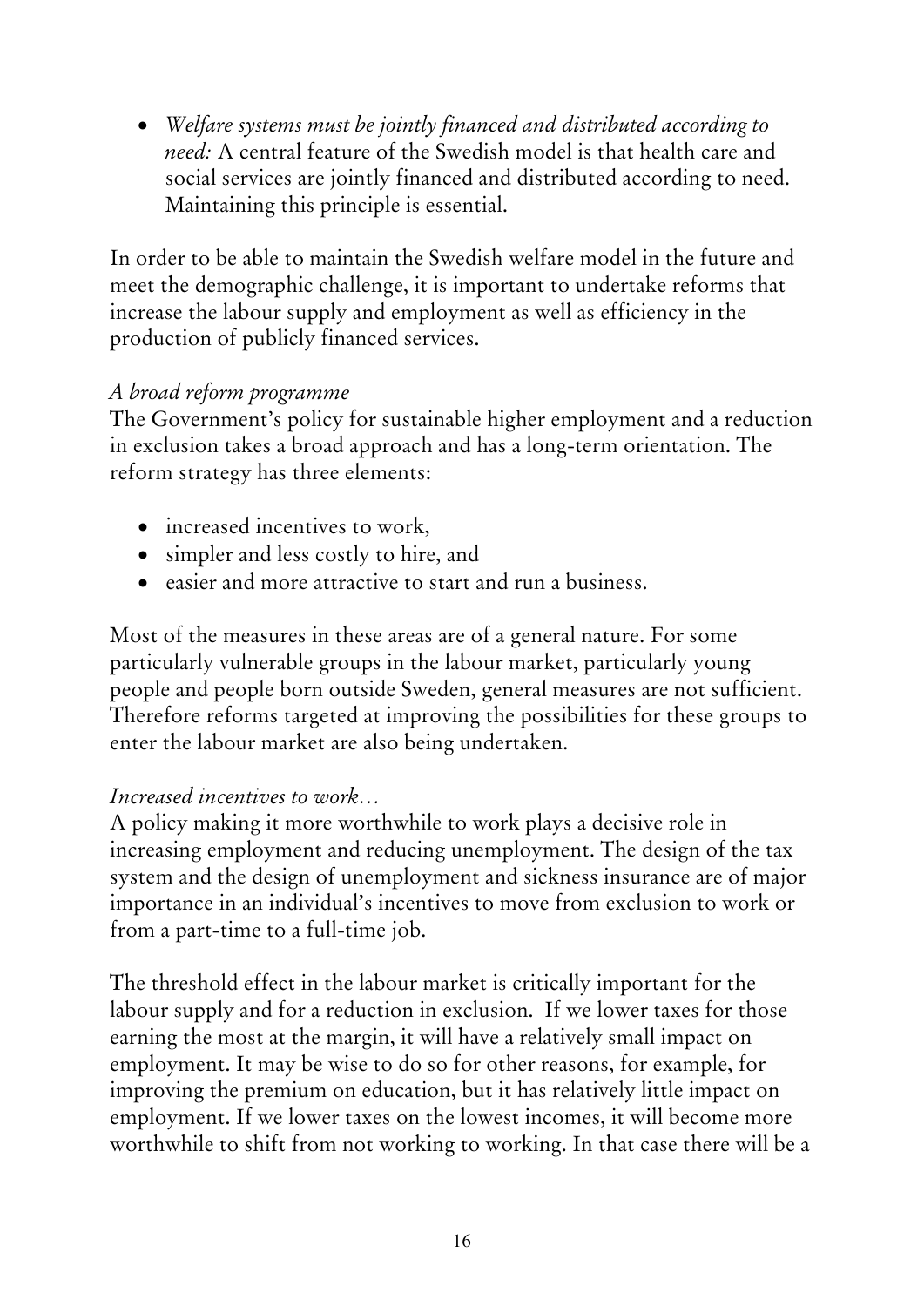substantial impact on exclusion, as shown by the experiences of other countries that have introduced a similar deduction.

I believe there are strong arguments for why the negative impact from taxes is most evident for groups with low income and low education.<sup>[14](#page-16-0)</sup>

These groups tend to be working in jobs that are heavy, in a hierarchical organisation and with tasks that to a very limited degree can be described as self-awarding. It is also true for groups of people without prospects of higher future wages arising from a long record of continuous work.

A group of people that appears to be more responsive to economic incentives is people in families with weak work attachment. In particular, partners in couples where one spouse is not working (usually married women) and single-parent families are generally found to be the most responsive to incentives, both in terms of hours supplied and participation in the labour market.

Furthermore, social security systems often tend to provide more income security for people working in jobs that are typically low income and have low education requirements. This is partly because unemployment, sickness and early retirement benefits often include an income ceiling and indexation that makes the systems less generous for groups with higher incomes or that expect a higher future wage.

In many cases, there is also a combination of support from different social systems, often in the form of means tested housing subsidies, which reinforces the benefits at a low income level.

High taxes in combination with good social security opens an opportunity for low skilled groups to migrate out of heavy and low prestige jobs to sickness, unemployment or early retirement systems.

From this perspective it is of utmost importance to reduce taxes on earned income at the intensive margin. By changes to the income tax, the financial returns on working may increase, which will encourage an increase in the labour supply. The Government has introduced and proposed an in-work tax credit of about SEK 60 billion. Together with a reduced tax take from state

<span id="page-16-0"></span><sup>1</sup> <sup>14</sup> Carone G, and Salomäki, A (2001), "Reforms in tax-benefit systems in order to increase employment incentives in the EU", European Commission Economic Paper, Nr 160.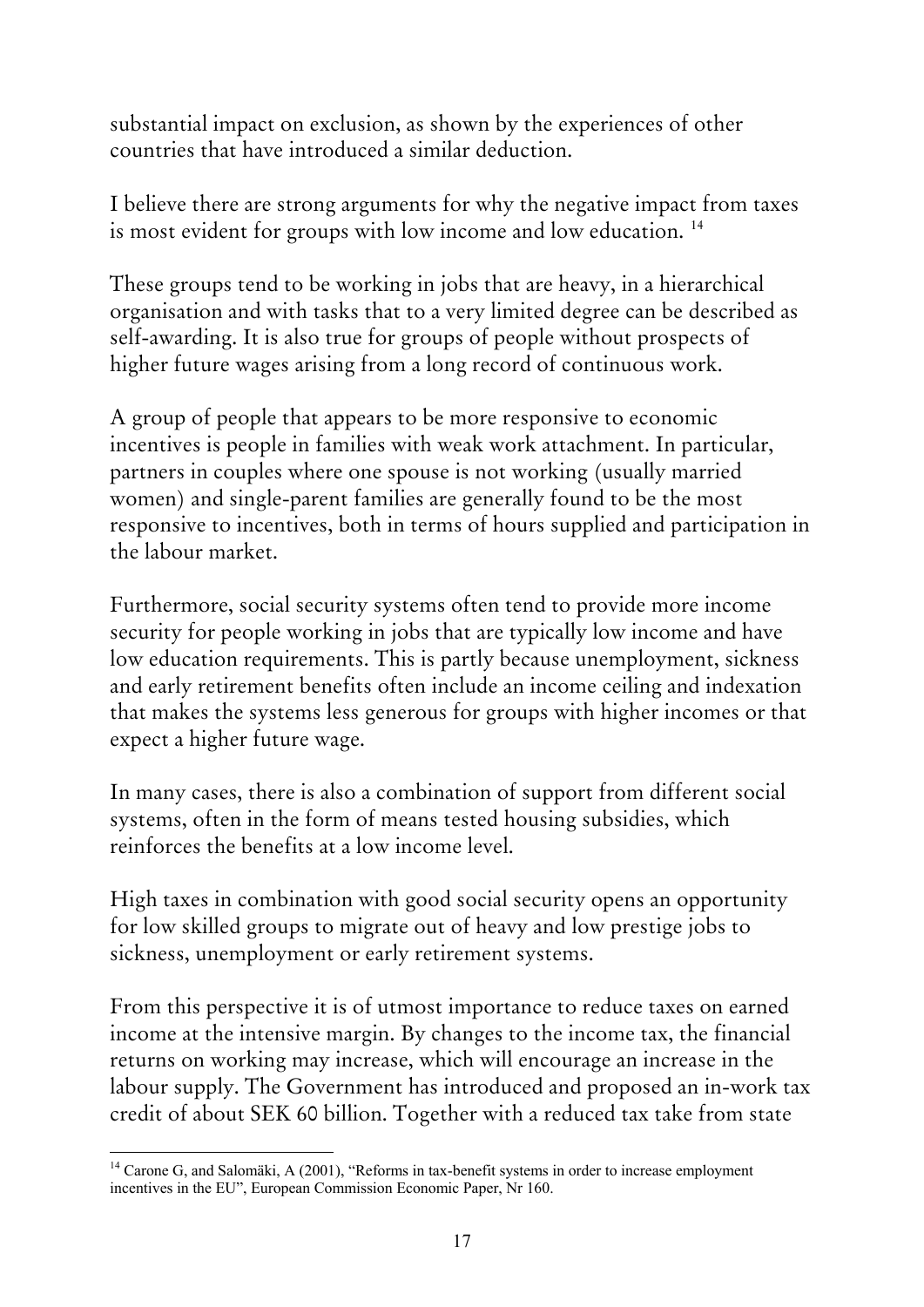income tax, taxes on work will have been lowered by SEK 65 billion, or approximately 2 per cent of GDP since 2006.

The aim of these tax cuts is to strengthen the incentives to work, particularly for low- and middle-income earners, and to create better conditions for those outside the labour market. But by lowering marginal taxes, it will also help increase the labour supply from broad groups of those who already have a job.

In order to strengthen incentives to work we have also made changes in unemployment insurance. Unemployment insurance is meant to be a readjustment insurance. Generous insurance for a short or normal period of unemployment can oil the wheels of the labour market, promoting increased mobility by giving more people the courage to try out new jobs. If the period of compensation drags out, a high replacement rate can, however, reduce people's chances of finding a new job. Work must always pay better than unemployment. Therefore the benefit level of unemployment insurance has been reduced, eligibility criteria tightened, the requirement to look for a job reinforced and work requirements in active measures strengthened.

The aim of sickness insurance is to provide security to those who suffer illness and for that reason are unable to work. Sickness insurance should not drive people far from the labour market and create situations in which there is exclusion with weak economic growth. We have decided on a number of measures to provide more ways to return from sickness absence to work and workmates. The link to the labour market while on sick leave has been strengthened and the risk of long-term absence reduced. The gate keeping function of the system as well as the insurance administration has also been strengthened.

Improving the conditions for returning to work has been important in light of the steady increase in sick leave and early retirement during the past thirty years. In an international comparison, Sweden has had a very high fraction of the labour force receiving sickness benefits and on sickness absence.

#### *More worthwhile and easier to hire...*

A cost structure where the cost of employing people with low qualifications and low productivity is comparatively high will increase their risk of unemployment. This also means that people with relatively low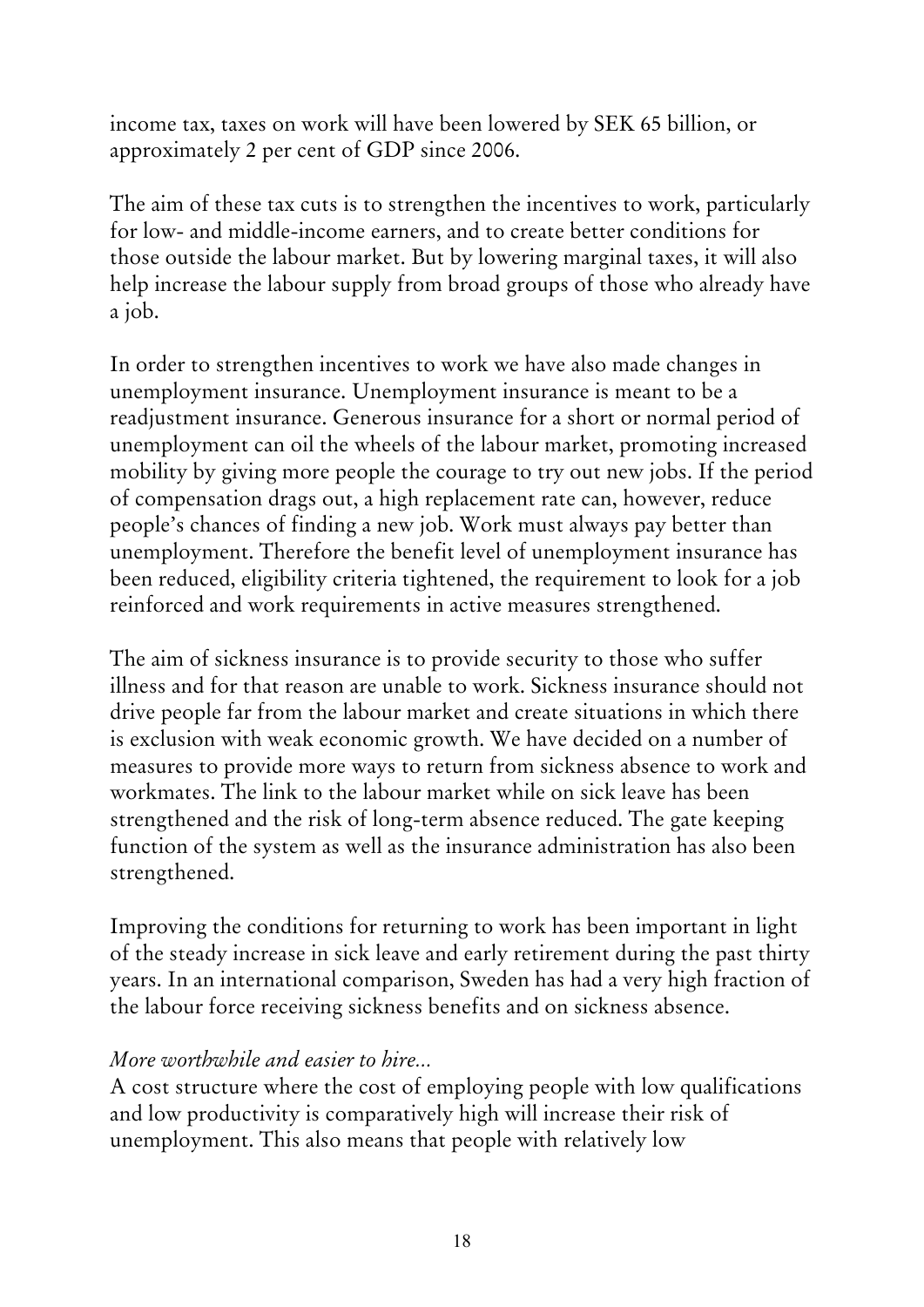qualifications, or people who have lost some of their skills owing to lengthy exclusion, will have difficulty finding a job.

In addition, rigid job protection provisions put those outside the labour market at a disadvantage and favour those with a strong position in the labour market. Job protection thus has a redistributive effect on unemployment and hence contributes to a lingering high level of exclusion. However, there is not any clear-cut proof that job protection legislation would have any observable impact on the average level of unemployment.

In order to make it more worthwhile to hire, we have lowered employers' social security contributions for young people and older workers.

We have introduced what we call new start jobs. People who have been unemployed, in early retirement, on sickness absence or dependent on social assistance for at least one year, will now be able to have the employer's social security contribution waived for a period equivalent to the time that they have been away from the labour market.

We have made it easier for asylum seekers to enter the labour market quickly.

We have lowered the tax on the purchase of household-related services.

We have made it easier to hire people for up to twenty-four months and we have re-introduced the option of seasonal employment.

### *…and better matching in the labour market*

Measures for facilitating and improving matching in the labour market can contribute to lower unemployment and higher employment. One important factor in boosting the labour supply and improving matching in the labour market is how the requirement for the unemployed to actively look for work is monitored, and what sanctions are available if this requirement is not met. Here employment offices play an important role. It is important that the application of sanctions be explicit. At the same time, it must be possible to apply sanctions without making too large an intervention in the individual's benefits.

Labour market policy can and must serve to oil the wheels of the labour market. It must help enable people to move as speedily as possible from one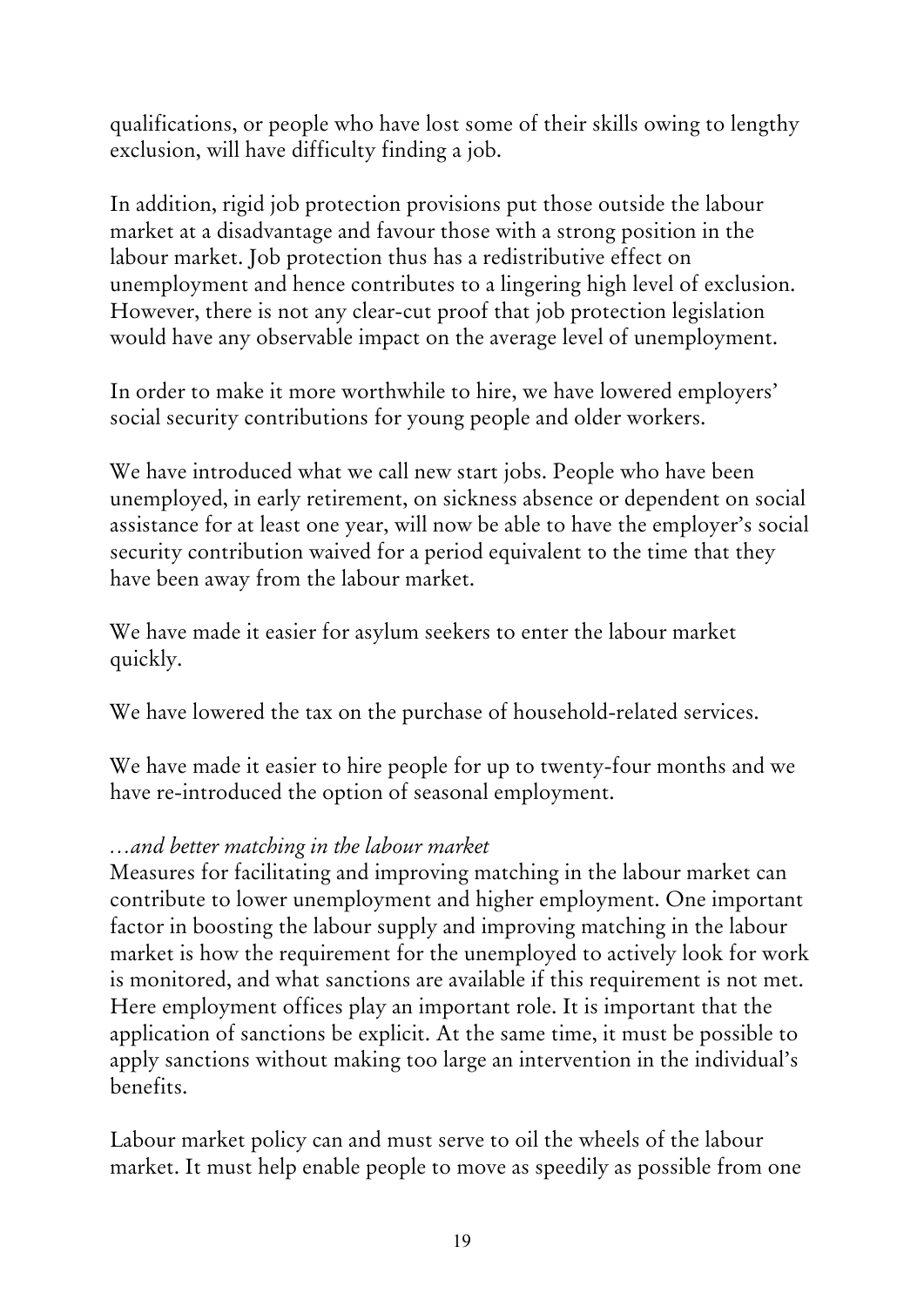job to another or from unemployment to a position in the regular labour market. In such a way, labour market policy can contribute to better matching.

Efficient employment offices, which provide contacts with employers and actively coach jobseekers, increase the possibilities for the unemployed to find jobs. Likewise, labour market training that is adapted to employers' needs can contribute to better matching.

Labour market policy resources must have a clear focus on matching jobseekers with vacancies, increased competition in the employment service and improved control and more consistent application of unemployment insurance rules.

Our reform strategy to streamline labour market policy includes emphasising job search activities, giving priority to support for hiring over labour market training and focusing measures on those most excluded from the labour market.

We have introduced a job and development guarantee with individually designed measures such as job searching activities with coaching, clearer routes into the labour market with job training, work placement, employment opportunities and skills enhancement. The number of labour market policy programmes has been reduced, making it possible to focus more on quality.

#### *More worthwhile and easier to start and run a business*

The way to full employment and rising prosperity is through a dynamic business sector in which entrepreneurs and business leaders want and dare to take new ventures.

The conditions for entrepreneurship are good in Sweden in many respects – a highly educated population, an innovative business sector with extensive research and development and a good financial capacity. In recent years, Sweden has risen steadily in international rankings of competitiveness and business climate.

As I said earlier, it is, however, important to keep making improvements in the overall business climate to maintain the strong position of Swedish business in an increasingly integrated world economy.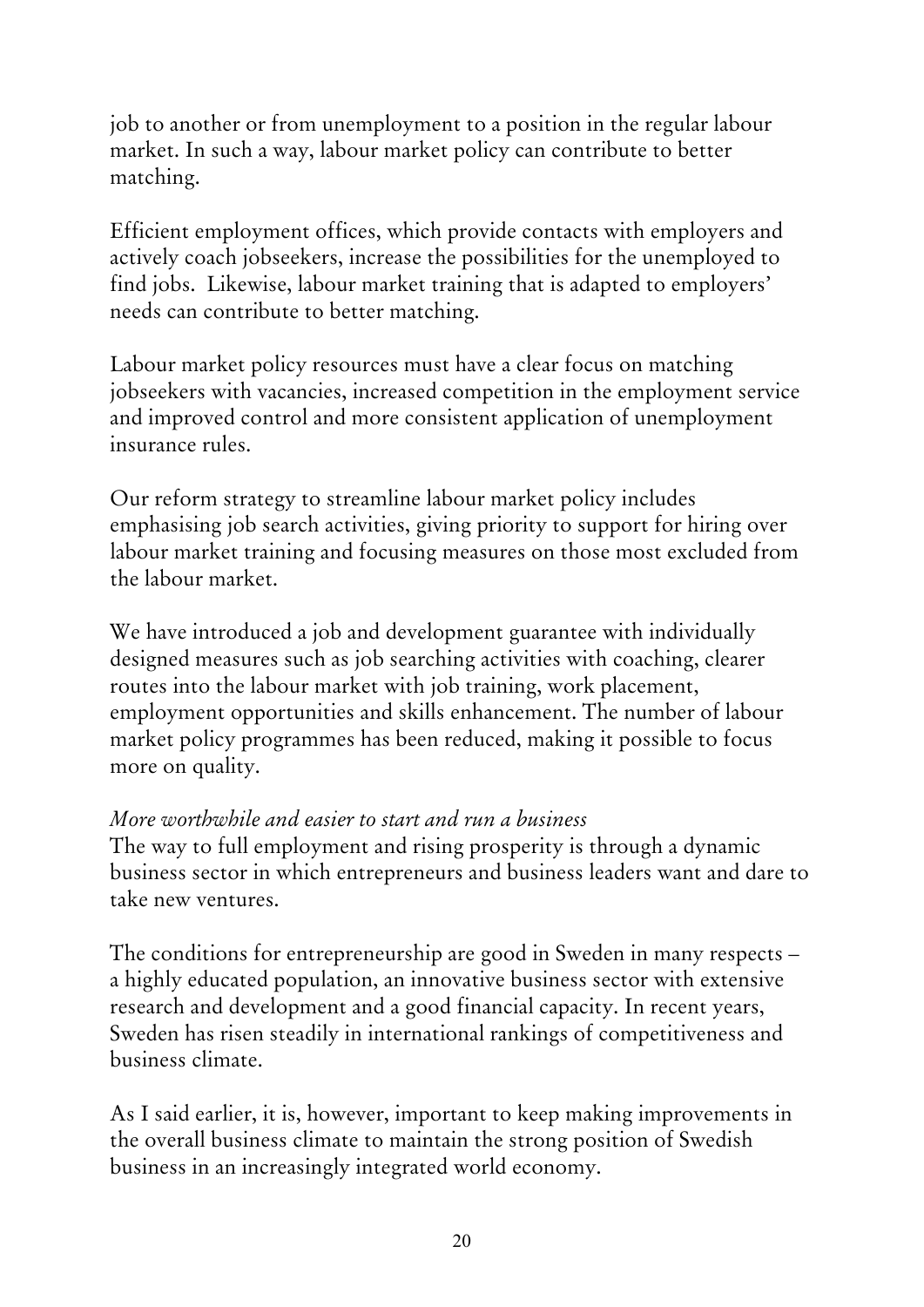A number of factors perceived as obstacles to entrepreneurship in Sweden have been found repeatedly by several business climate surveys conducted in recent years. Among these obstacles are limited access to risk capital for small and new enterprises, high taxes and social contributions, labour market laws, the regulatory burden on enterprise, the distortion of competition in markets in which the public sector is active, bankruptcy laws and difficulties finding workers with the right skills.

Private ownership and private capital are essential for entrepreneurship. Venture capital, business angels and an entrepreneur's own capital are important in this respect. Research shows that having private capital affects the probability that an individual will become an entrepreneur and expand his or her business activities.<sup>[15](#page-20-0)</sup> The previous government abolished inheritance and gift taxes. To further stimulate private capital formation and thus more entrepreneurship and higher growth, we have abolished the wealth tax and conducted and proposed changes in the taxation of companies, meaning a substantial cut in taxation.

In addition to these reforms, a number of measures have been introduced to make it more worthwhile and easier to start and run enterprises: Employer co-financing of sickness benefit costs on and after the fifteenth day of absence has been abolished, the VAT accounting period has been changed, the regulatory burden will be reduced by 25 per cent, more competition in the production of welfare services will be introduced, and bankruptcy and insolvency legislation is under review.

To sum up, our reform strategy focuses on:

- 1. in-work tax credits to make work pay,
- 2. unemployment insurance and sickness insurance,
- 3. labour market policy (employment protection legislation, new start jobs, youth strategy),
- 4. education and skills, and
- 5. companies and entrepreneurship.

<span id="page-20-0"></span><sup>1</sup> 15 See, for example, Henrekson, M. & Stenkula, M.; (2007) *"Entreprenörskap"*, SNS Förlag. Stockholm.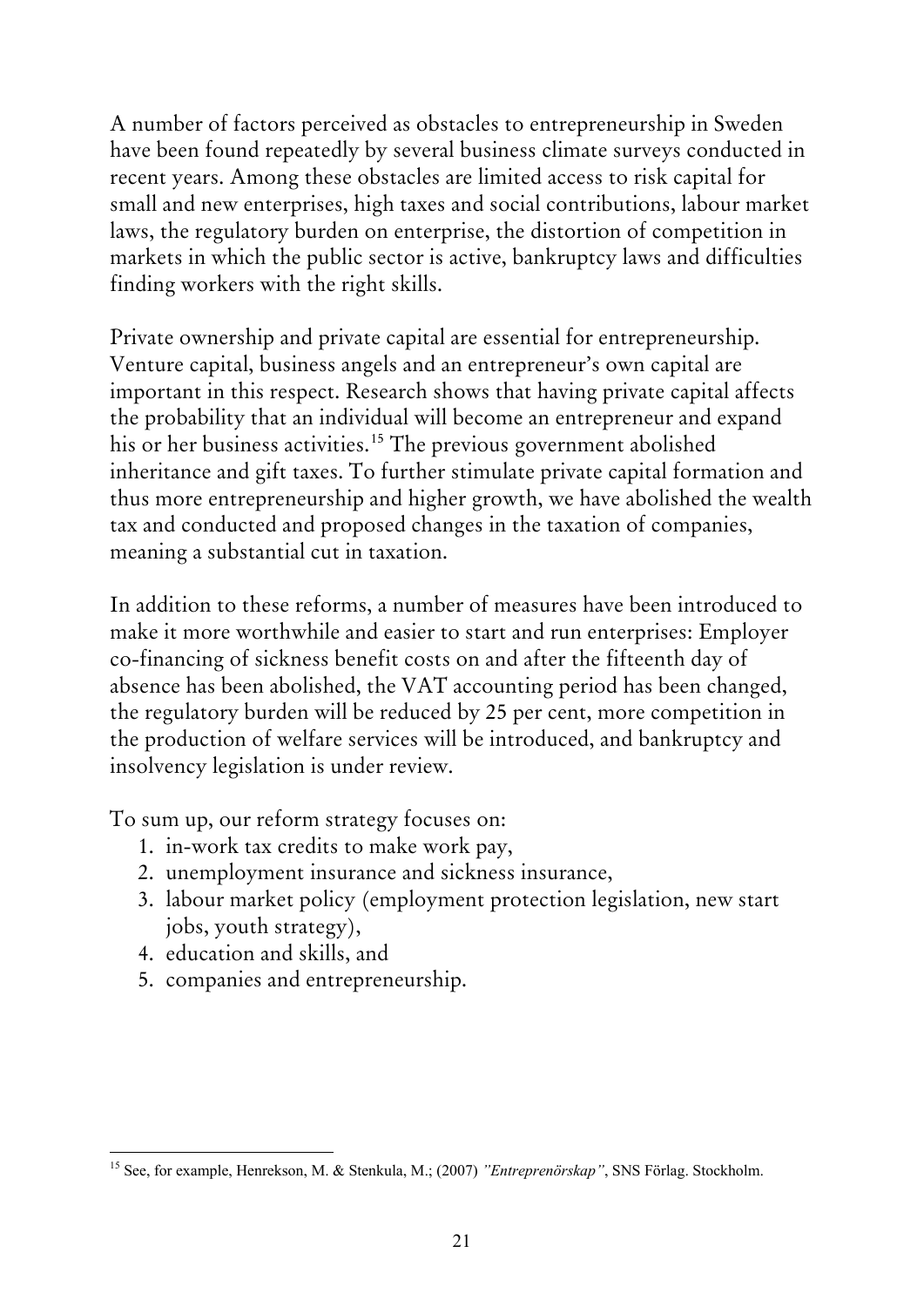## **5. Some reflections on reforms for Europe and Germany from a Swedish perspective**

I have presented a very broad picture of the development of the Swedish model and the Swedish economy until 2006 when the Alliance Government entered office. I have also said some words on the principles of our reform strategy. I will now try to put our experience in a European – or more specifically German – context and also make some general conclusions.

The gradually increased exclusion in the form of a large number of people relying on various forms of benefit schemes that we have experienced since the early 1970s is far from a uniquely Swedish problem. On the contrary, many countries in Europe are facing similar problems, with far too large a part of the population outside the labour market. The problems, however, look different in different countries; in some countries the main problem is older workers not being able to find a job, in other countries, youth unemployment is high. Some countries have a low employment rate; others have true high employment, but at the same time high sick leave.

These differences make comparisons difficult. I want to present some examples however, illustrating social exclusion and the substantial potential that exists in the EU to increase labour supply and employment, with a particular focus on Germany.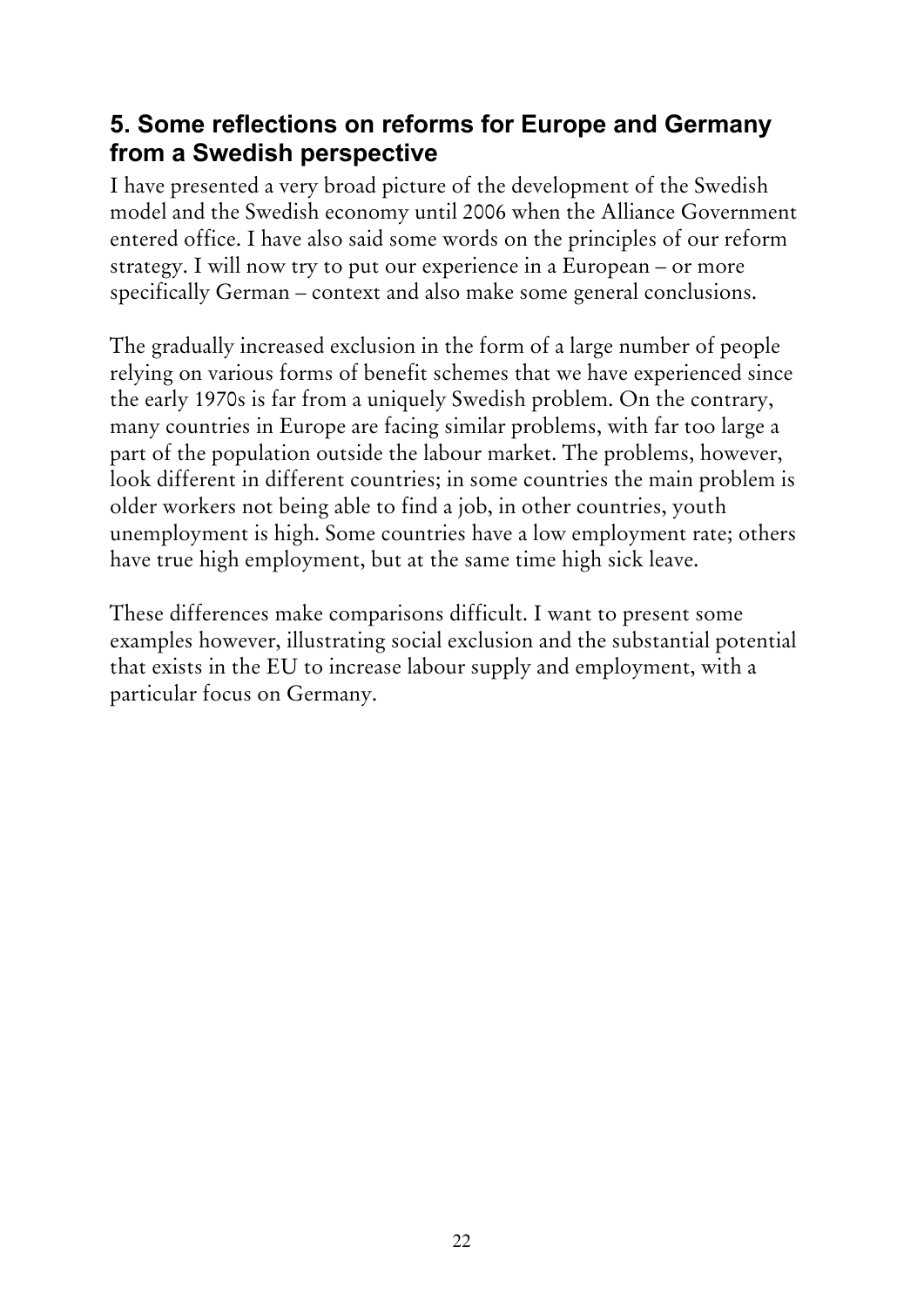



Source: OECD Employment Outlook 2003, Table 4.A.1.1

Even if there is no clear definition of social exclusion, the percentage of the working age population dependent on various benefit systems can give an illustration of the magnitude. Benefit systems are of course different in different countries, but the OECD has made an attempt to make a comparison. The figures are some years old, but I think they illustrate the problem of social exclusion rather well. They also serve to illustrate the differences in social security systems.

In Germany over 20 per cent of the working age population received benefits during 1999 (only Slovakia had a higher figure). This was almost 4 percentage points higher than in Sweden. It is also very clear that the composition of the benefits differ substantially between the countries. In Sweden, benefits for sickness and disability dominate, in Germany the other four benefits - unemployment, assistance, old age and survivors benefits - are of much more importance than in Sweden. The differences between Sweden and Germany in old age and survivors' benefits is striking; these systems are very small in Sweden, but important in Germany. The differences mirror the differences in the social benefit systems between the countries.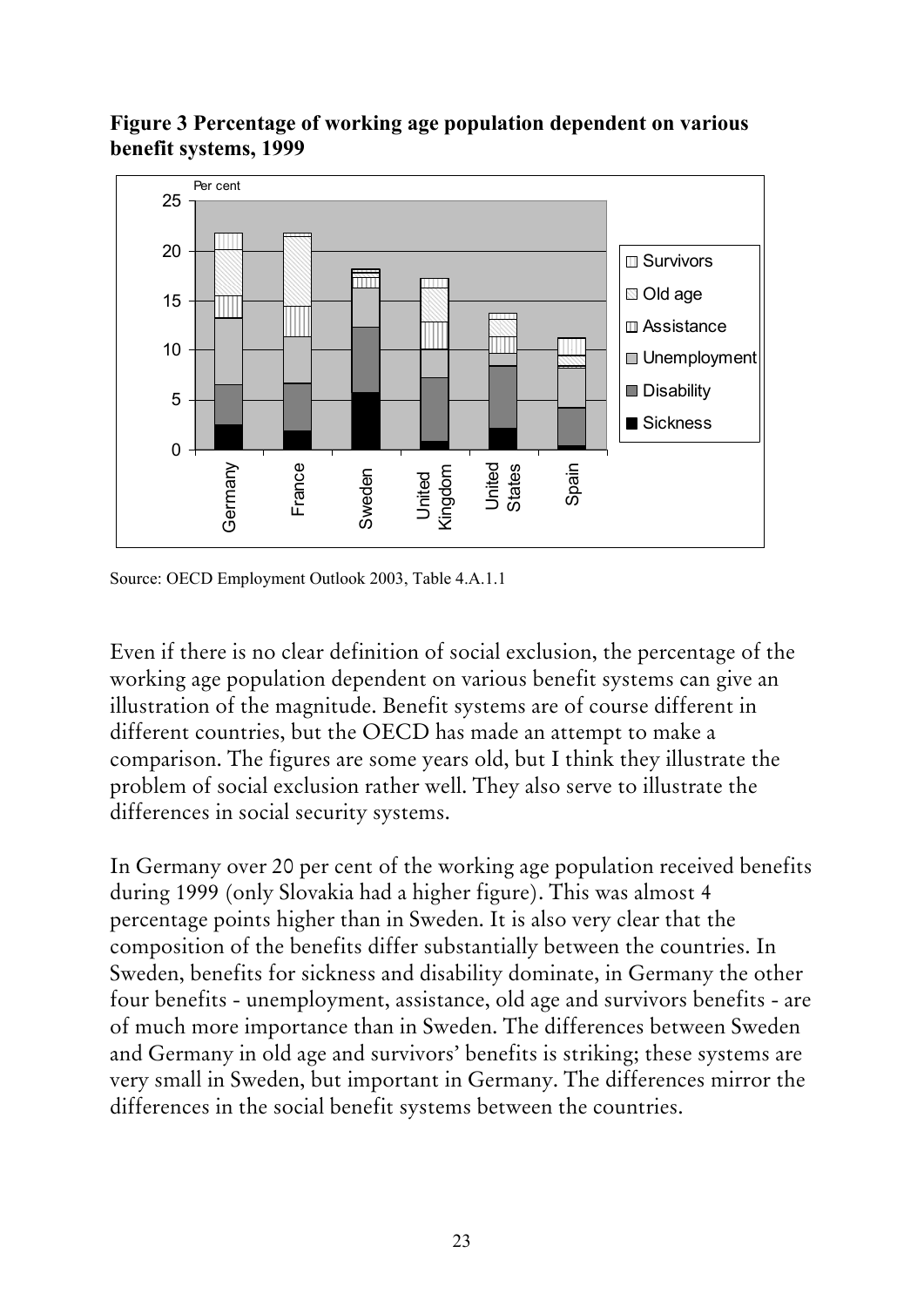It is clear that a policy for combating exclusion needs to focus on increasing employment, rather than solely on decreasing open unemployment.



**Figure 4 Employment rate, total and in different groups, 2007**

Source: Eurostat

The employment rate for women in the EU is highest in Denmark (73.2 per cent) and Sweden (almost 72 per cent). The differences in the female employment rate in the EU are large. At 64 per cent, the female employment rate in Germany is significantly above the average in the EU (58.3 per cent).

But it is not only the employment rate that matters. The percentage of parttime employment is also an important component. In Germany part-time work among women is common - 45.8 per cent of the employed women are working part-time, compared with 40 per cent in Sweden. In particular, parttime employees in Germany work fewer hours than in any other OECD country.[16](#page-23-0) About 22 per cent of all female workers in Germany work less than 20 hours a week. Taken together, the potential increase in female labour supply in Germany is quite large.

Another group in Germany where there must be a good potential for an increase in labour supply is among older people, i.e., those over 55. The employment rate for this group in Germany is just over 50 per cent, compared with over 70 per cent in Sweden.

<span id="page-23-0"></span><sup>1</sup> 16 OECD Economic Surveys: Germany 2008.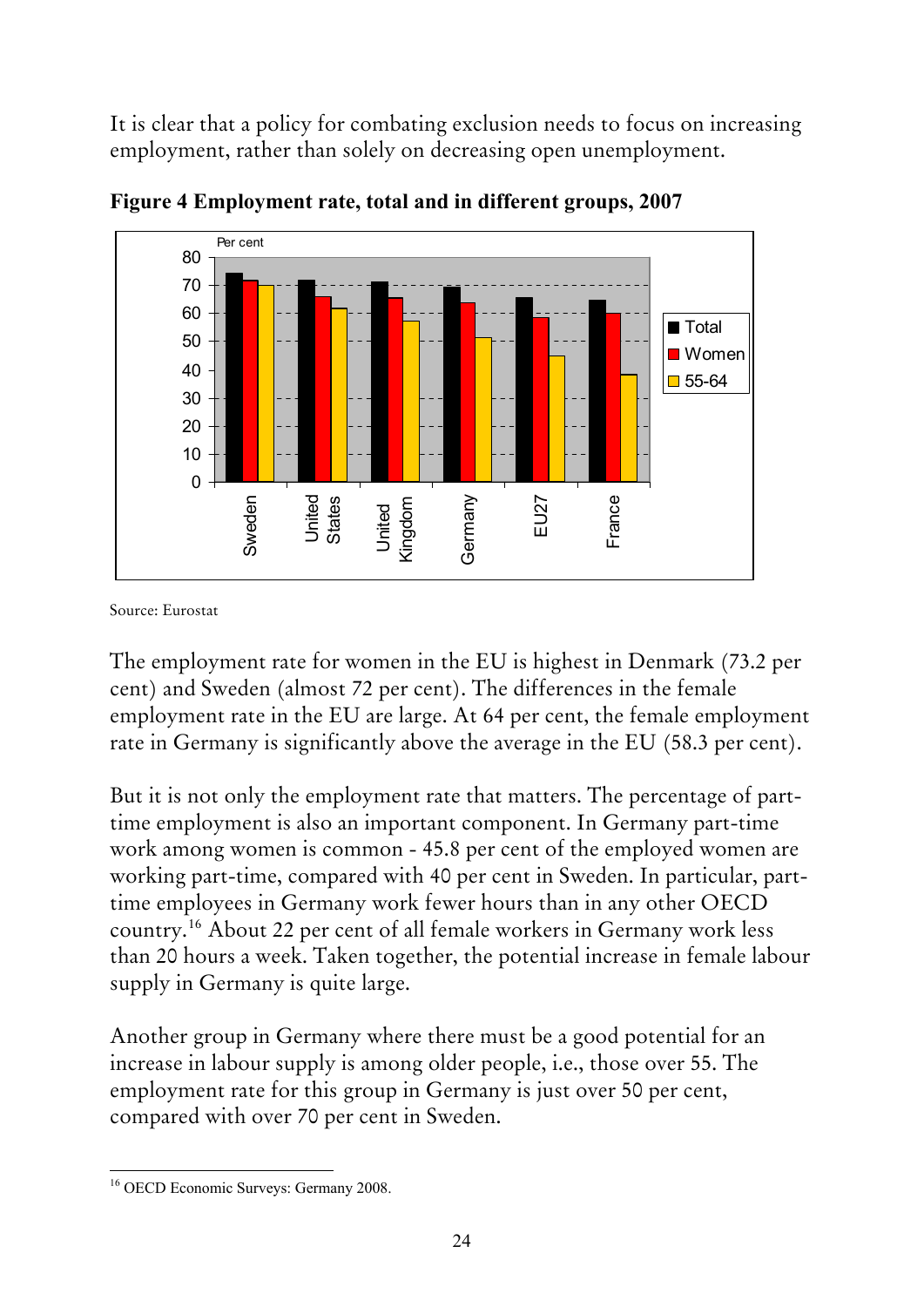As I mentioned earlier, long-time unemployment is an important source of social exclusion and poverty. In this light, the very high long-term unemployment in Germany is serious. Long-term unemployment has been increasing since the beginning of the 1990s, even though it has fallen in recent years. A considerable part of the long-term employment in Germany appears to be a regional problem linked to the closing down of production in the eastern part of the country after reunification in 1989. German long-term unemployment is one of the highest in the EU.

In most European countries, unemployment is substantially higher for loweducated people than for high-educated, although the figures vary between countries.



**Figure 5 Long-term unemployment in Germany and Sweden, 1983 – 2006**

Source: OECD

To summarise:

- female labour supply in Germany is low
	- the female employment rate in Germany is above the EU average, but significantly lower than, for example, in Sweden, and
	- women work to a large degree short part-time hours,
- the labour supply among older people is low in Germany, and
- long-term unemployment in Germany is very high.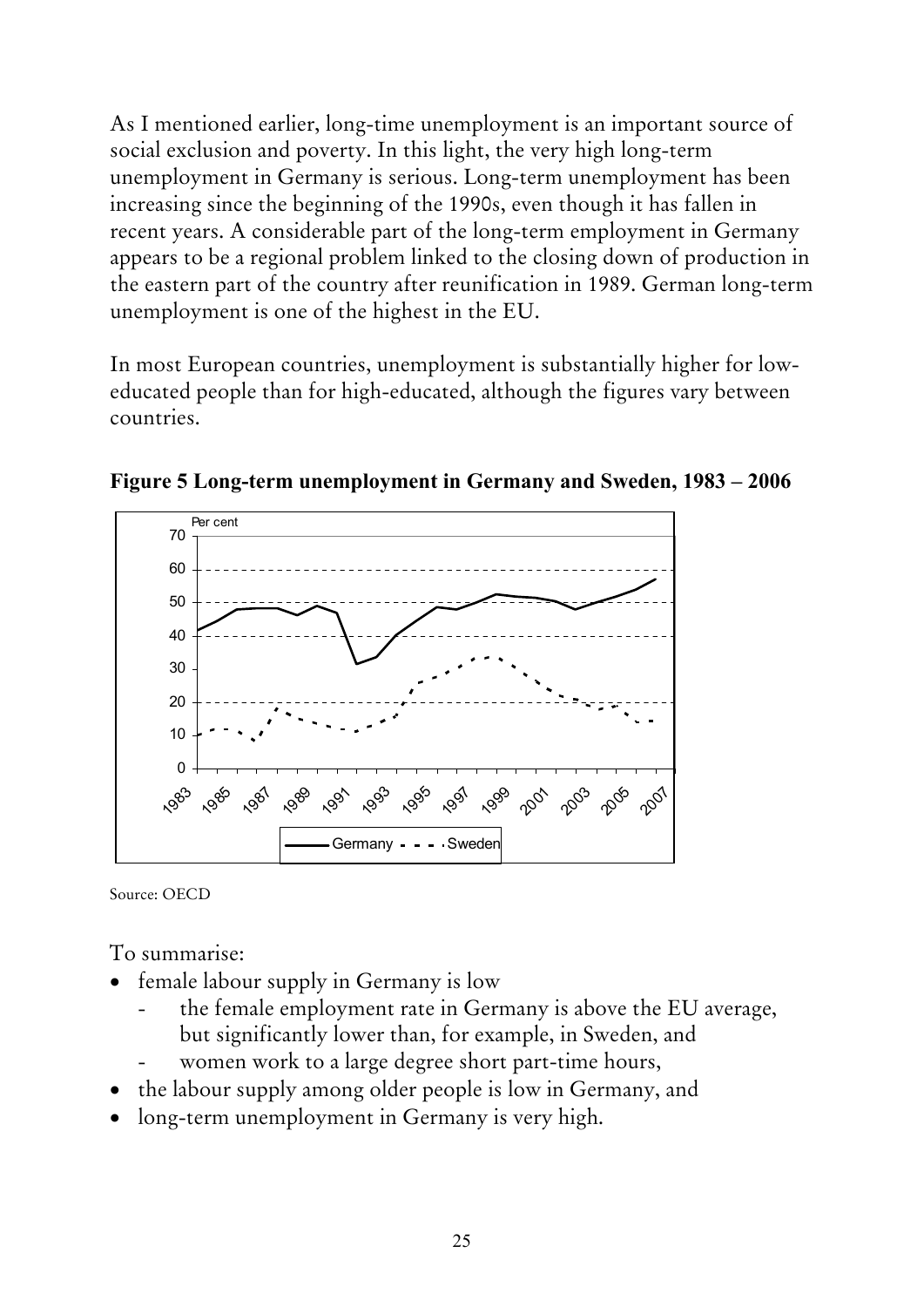# *5.1 Reforms and recommendations*

Even if the problems differ from country to country, most European countries, not least Germany, need to increase the number of hours worked in order to be able to finance the demographic changes ahead. As we have seen, the challenges differ and thus the economic policy measures needed.

I will try to highlight some experiences from Sweden that I believe could be interesting in this respect. Let me just stress that I am not an expert on the German economy – my starting point therefore is analyses of the German economy and recommendations by the OECD and others.

As I have said earlier, the Swedish Government's reform principles for employment and growth are:

- 1. the in-work tax credit to make work pay,
- 2. unemployment insurance and sickness insurance,
- 3. labour market policy (employment protection legislation, new start jobs, youth strategy),
- 4. education and skills, and
- 5. companies and entrepreneurship.

I am convinced that these principles are also relevant for Germany where reform packages must improve labour supply among women and older people, reduce long-term unemployment, reform the education system and maintain a competitive business sector.

### *Increased female labour supply*

To increase the low female labour supply in Germany, the OECD has recommended that Germany bring in reforms that make work pay by abolishing the system of joint taxation and phase out the free health care coverage for non-working spouses. In order to increase possibilities to work, Germany is urged to continue with its plans to increase childcare places.

The recommendations are well in line with the Swedish experience. Individual taxation and a well developed childcare system of high quality are important explanations for the high labour supply in Sweden. The recent introduction of the in-work tax credit has increased the incentives to go from part-time to full-time work.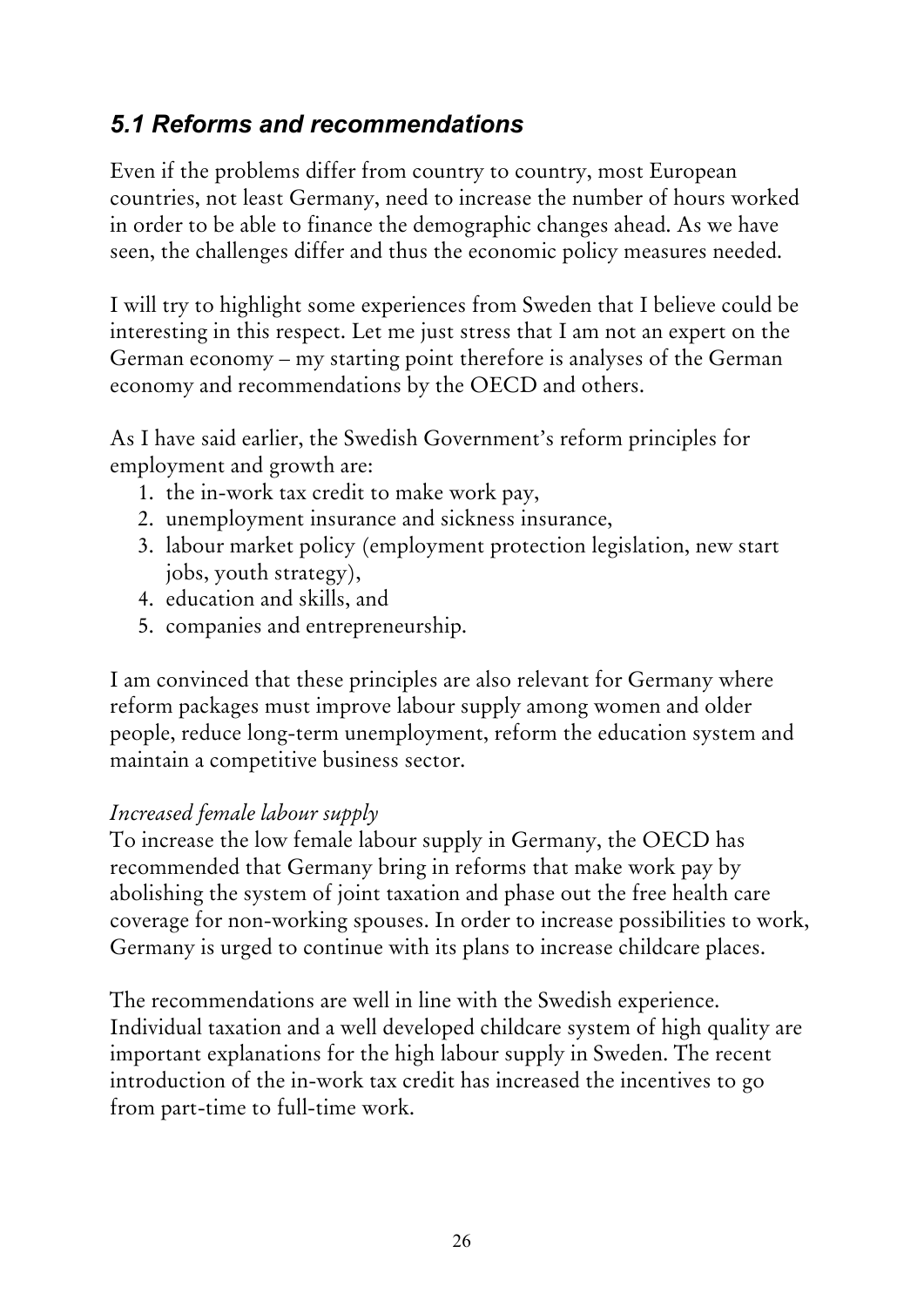Women and men should have the same possibilities to develop their skills and to combine work and parenthood. For me it is fundamental that taxation and welfare systems are constructed in a way that contributes to this.

### *Labour supply by older workers.*

Another group in focus in the OECD recommendations to Germany is older workers. The OECD recommends that Germany carry out reforms that make work pay: more specifically, to continue to phase out early retirement options and subsidised part-time work.

The Hartz IV reforms increased the incentives to work among older workers by lowering replacement rates. The OECD, the IMF and the *"Sachverständigenrat"* point out the importance of not squandering the gains of these reforms.

In Sweden, the pension reform of the 1990s created a pension system that provided financial incentives for older workers to participate in working life. Employed people also have the right to keep their jobs until they turn 67. To further strengthen the financial incentives to work, the in-work tax credit for older workers is twice that of others. To make it more attractive for businesses to retain and hire older workers, the Government has abolished the special payroll tax on earned income as well as on income from active business activity for people over 65.

### *Long-term unemployment*

To combat the very high long-term unemployment, the OECD recommends that Germany make work pay better by changing the unemployment benefit. The OECD also recommends actions to increase labour demand by easing employment protection legislation. If minimum wages are to be introduced in more sectors, they should be applied nationwide and be at a sufficiently low level to avoid job losses.

The reforms in Hartz IV increased the incentives to work. Since long-term unemployment still is very high, more needs to be done.

If supply reforms really are going to increase employment in the short term, they must be combined with reforms on the demand side. That is why we also focus on measures making it less expensive and easier to employ individuals, particularly those with a weak position in the labour market, and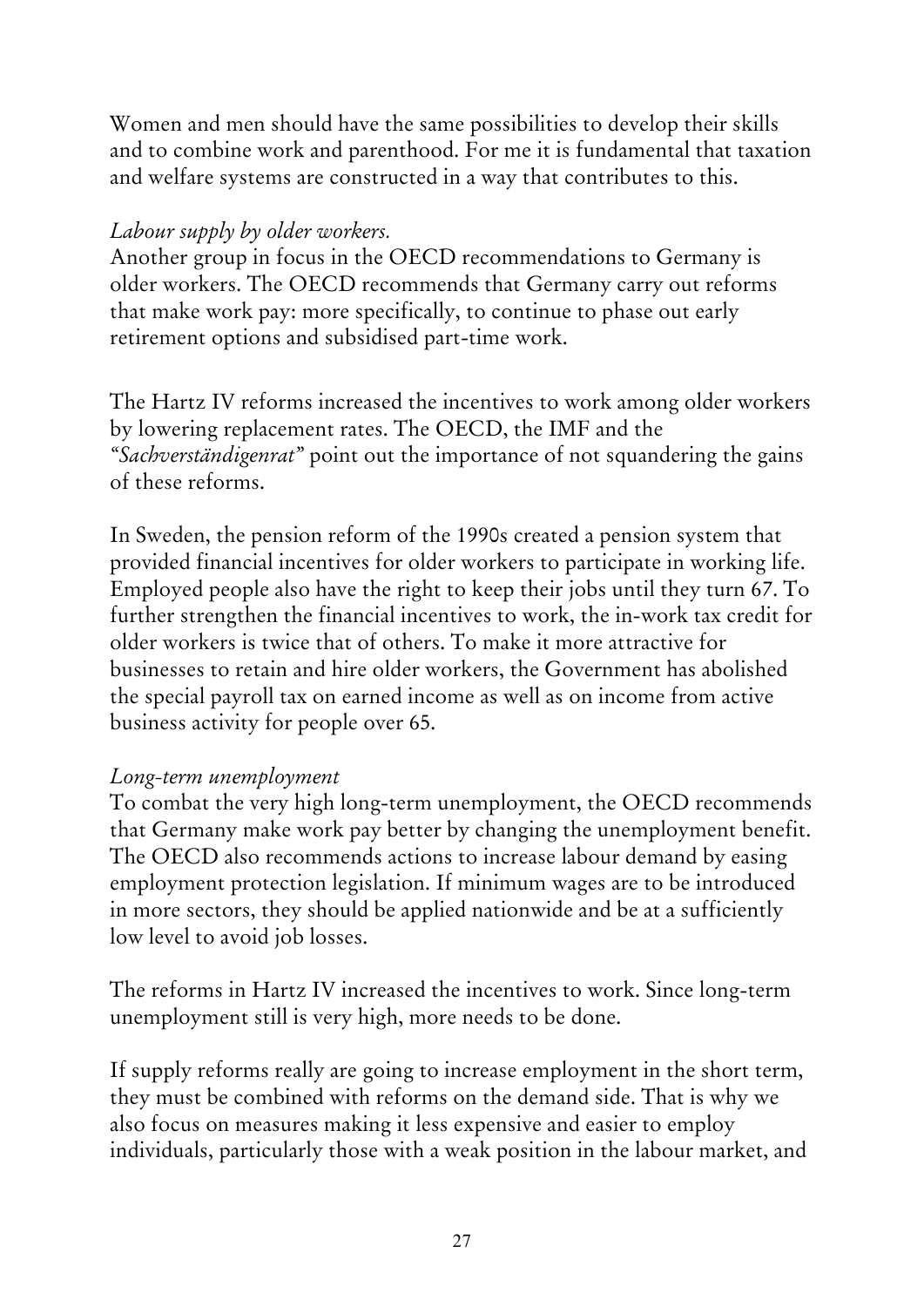to improve conditions for entrepreneurs and for those who want to start and run a business.

The new labour market policy in Sweden contains several reforms to make it less expensive to employ people who have been out of work for more than a year, "new-start jobs". To increase the demand for youth, and thereby avoiding the inflow of young people into long-term unemployment, payroll taxes for young people have been lowered.

The new job and development guarantee in Sweden with individually designed measures such as job searching activities with coaching, clearer routes into the labour market with job training, work placement, employment opportunities and skills enhancement, is important to combat long-term unemployment and exclusion. As the OECD has concluded, an activation strategy is also essential for ensuring that adequate benefit levels are consistent with strong work incentives.<sup>[17](#page-27-0)</sup>

### *Education and skills*

Investments in education and regular upgrading of skills are also important means to increase employment. A well educated labour force is also of utmost importance in order to meet the challenges facing us as a result of ongoing globalisation. Education and skills increase our ability to adapt to changes.

Investment in education is also a way to limit future unemployment, since unemployment, particularly long term unemployment, is higher for individuals with a low level of education.

The OECD has recommended that Germany reform its education system. Germany should concentrate its efforts on decreasing the educational selection based on socioeconomic background and increase the number of university students. The IMF also points out that there is a growing shortage of skilled labour in Germany and that highly skilled workers are leaving Germany in increasing numbers.

In Sweden a large majority of students continue after compulsory school to upper secondary school. All youth are guaranteed a place in upper secondary school. The Swedish higher education system has expanded in recent years

<span id="page-27-0"></span><sup>1</sup> <sup>17</sup> OECD [2005], Employment Outlook 2005.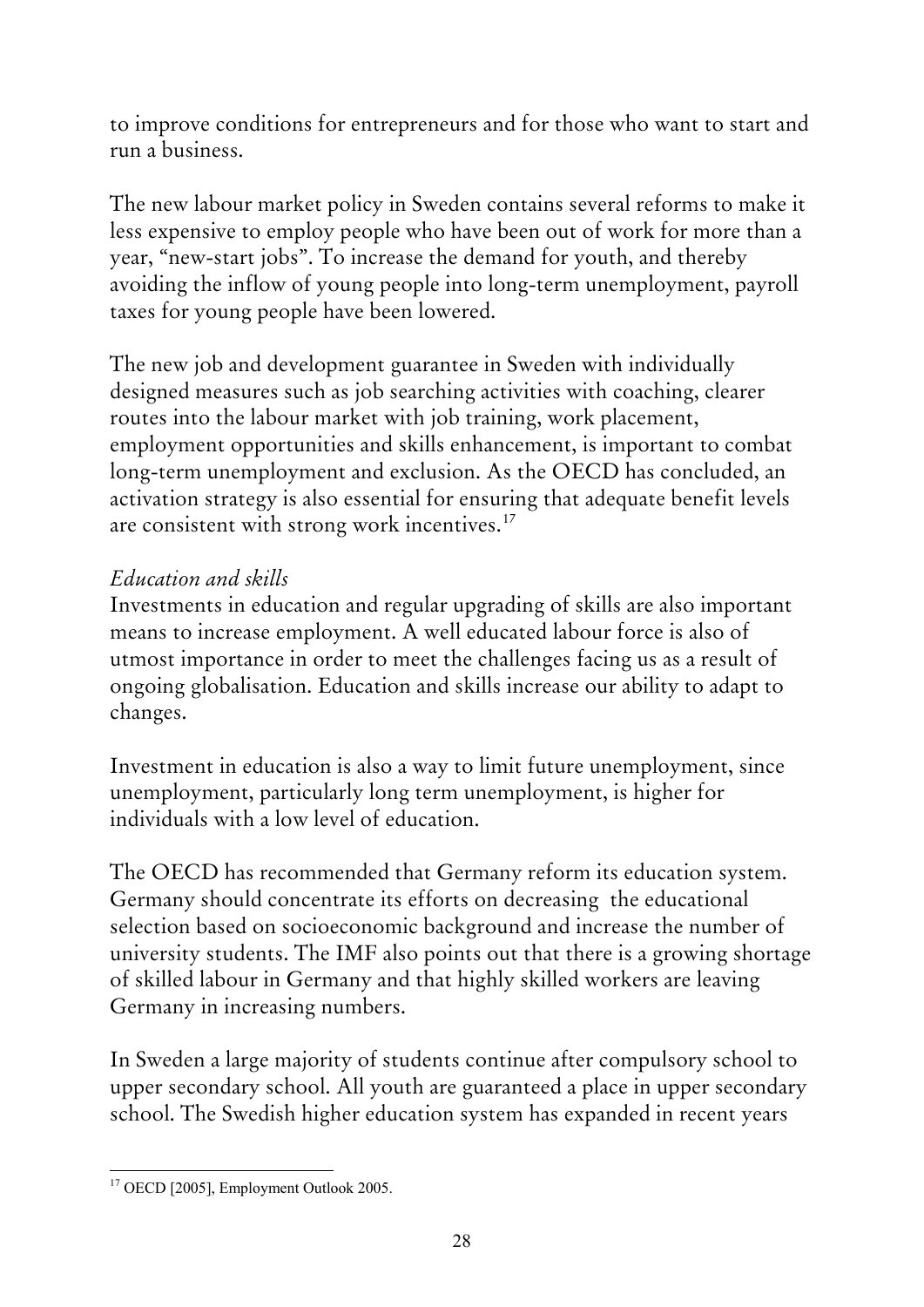and we have a generous study allowances system enabling people to study at university, regardless of family background or financial circumstances.

However, far too many young people have not completed their studies in upper secondary school, and this group have experienced substantial problems in the labour market. There are clear indications of the importance of measures taken early in school in order to avoid this exclusion. We have presented substantial reforms to strengthen the quality of education; by improving competence among teachers and headmasters, strengthening evaluation and introducing grades at an earlier stage. The upper secondary school will be reformed putting a stronger emphasis on knowledge.

### *Companies and entrepreneurship*

An innovative and dynamic business sector with a good ability to adapt is key to international competitiveness. New companies put pressure on existing ones, forcing them to innovate, increase their productivity and introduce more efficient production methods. Therefore, barriers to start and develop businesses must be as low as possible. New and growing companies are also important for employment.

The German business sector has been successful in recent years and Germany has been able to maintain its share of the global export market.

Still, according to the OECD and the EU, more could be done to increase competition. Product market competition needs to be strengthened, notably in network industries such as the energy and railway sectors. Germany has also been advised to relax restrictive rules in regulated trades and professions and improve public procurement.

### *A successful reform policy must have a broad approach*

I would also like to comment on the importance of having a broad approach when reforms are implemented. Broad reforms are an essential element for measures to be efficient. It is sometimes argued that tightening eligibility criteria for one social benefit may lead some recipients to move to other benefits. Such substitution effects would reduce the net impact of policy changes. For example, if reductions in unemployment have been achieved only through transfers of beneficiaries from unemployment insurance to early retirement and disability schemes, the improvement is deceptive.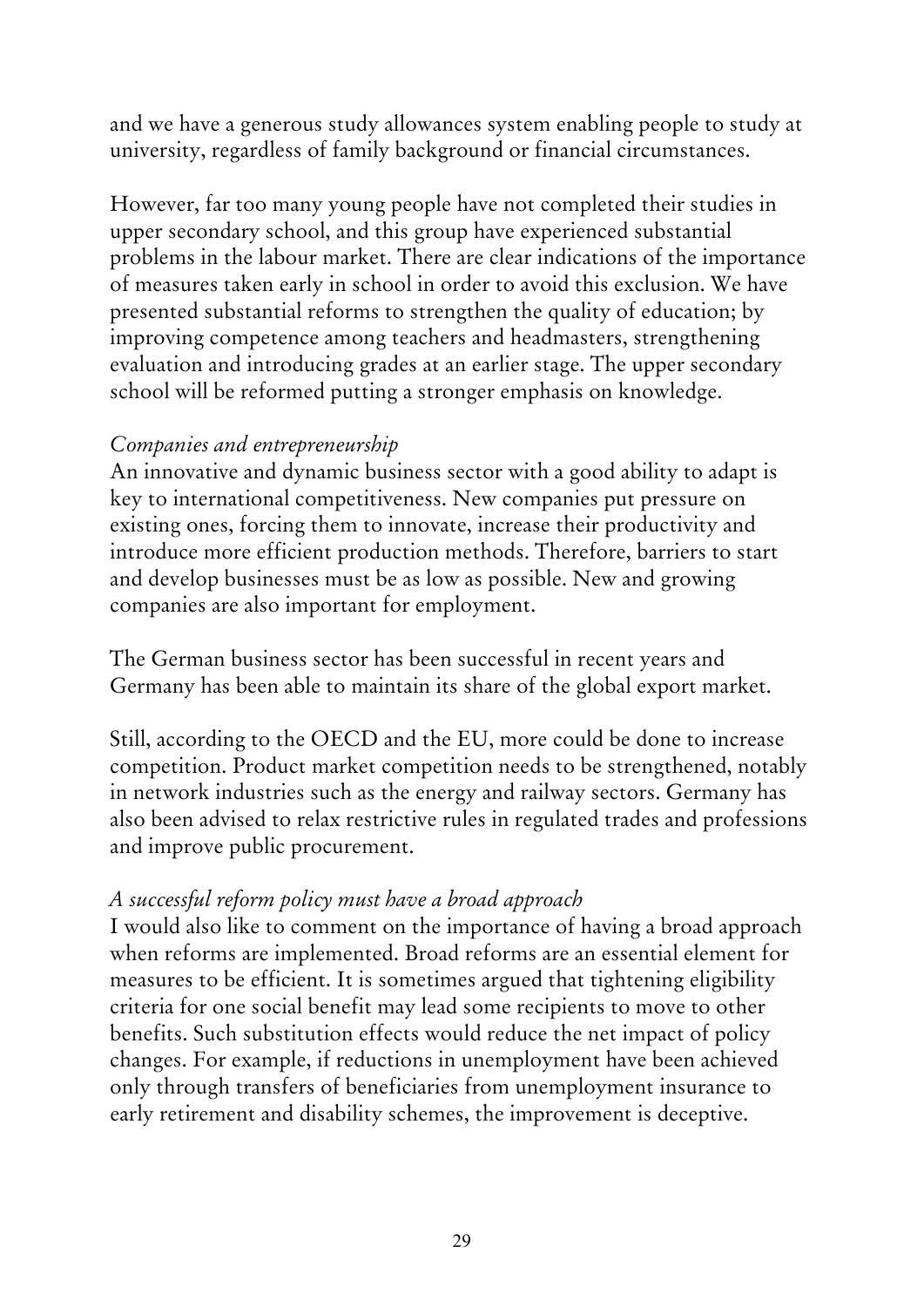Political reforms in one area are interconnected through economic mechanisms to other political areas. A broad programme aimed at harmonising different systems is thus expected to have a greater impact on employment when its various measures complement and reinforce each other. For example, in Sweden the changes in unemployment insurance have been followed by reforms in the sickness benefit system.

To summarise, in order to be better prepared to meet the coming challenges and in order to combat social exclusion, Germany could:

- increase female labour supply by making work pay better and by expanding childcare of high quality,
- refrain from rolling back reforms in the unemployment benefits which have made work pay better
- increase the labour supply of older workers and to reduce long-term unemployment.
- increase demand for long-term unemployed,
- invest in an education system to meet future challenges, and
- increase competition in the business sector.

# **7. Conclusions**

We are all facing challenges due to globalisation and an ageing population. These challenges stress the importance of well-educated individuals, more hours worked in the economy and competitive businesses and industries. To a large extent the challenges are country specific, but within the EU we do share a common market, and thus we have a collective responsibility to cope with long term challenges. This is also in line with the objectives of the Lisbon agenda.

In principle there is a potential trade-off between efficiency and fairness. My view is, however, that even in Sweden, the scope for efficiency gains is such that there is room for making progress in both dimensions, i.e., finding solutions that are both fairer and more efficient.

I am convinced this is valid also in many other countries, even if measures taken may vary. And since I believe it is possible for all countries to improve growth and fairness, this is not a right wing – left wing problem. The challenge is to find the best solution for each country in order to combine these two aspects of development.